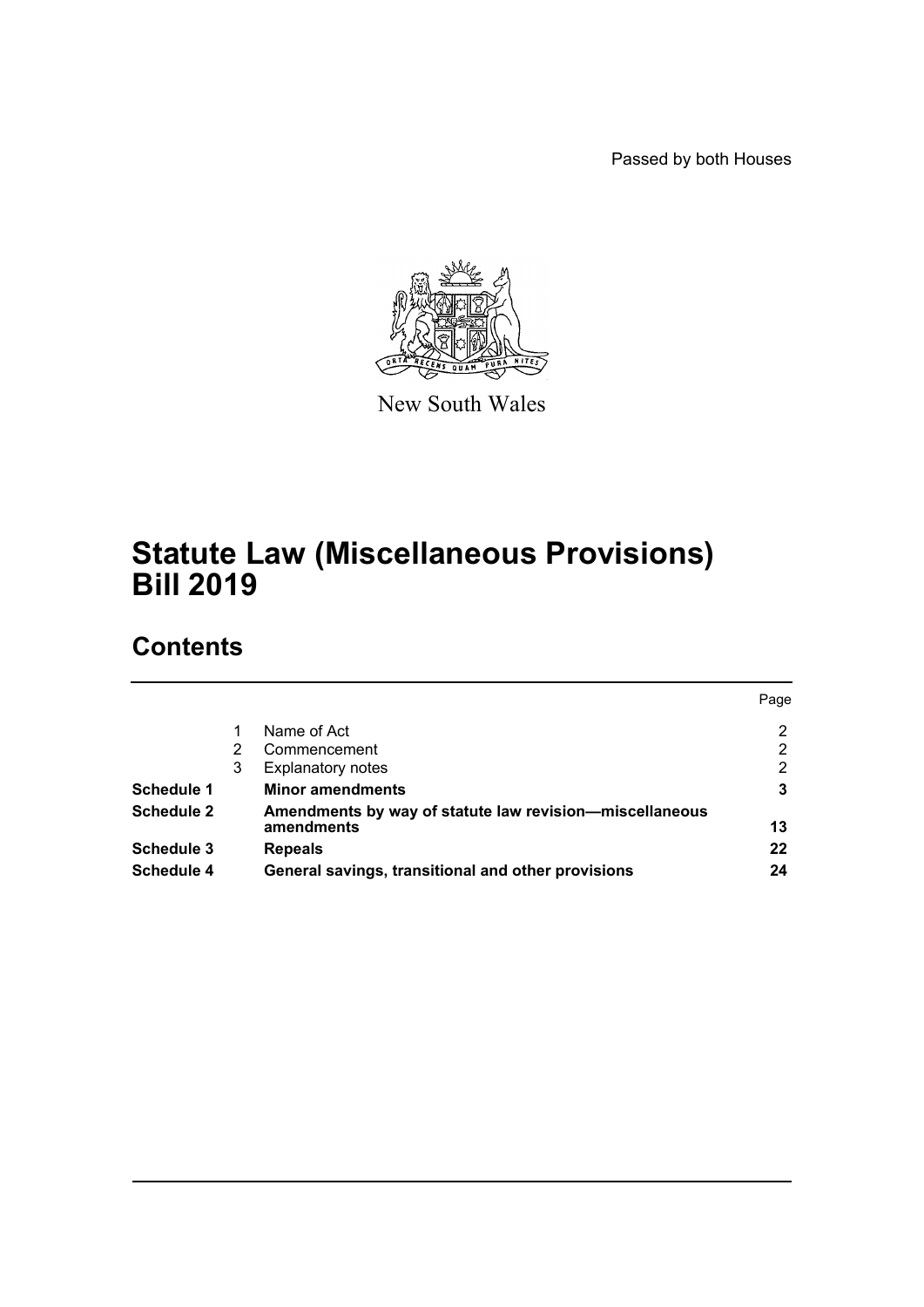*I certify that this public bill, which originated in the Legislative Assembly, has finally passed the Legislative Council and the Legislative Assembly of New South Wales.*

> *Clerk of the Legislative Assembly. Legislative Assembly, Sydney,* , 2019



New South Wales

# **Statute Law (Miscellaneous Provisions) Bill 2019**

Act No , 2019

An Act to repeal certain Acts and to amend certain other Acts and instruments in various respects and for the purpose of effecting statute law revision; and to make certain savings.

*I have examined this bill and find it to correspond in all respects with the bill as finally passed by both Houses.*

*Assistant Speaker of the Legislative Assembly.*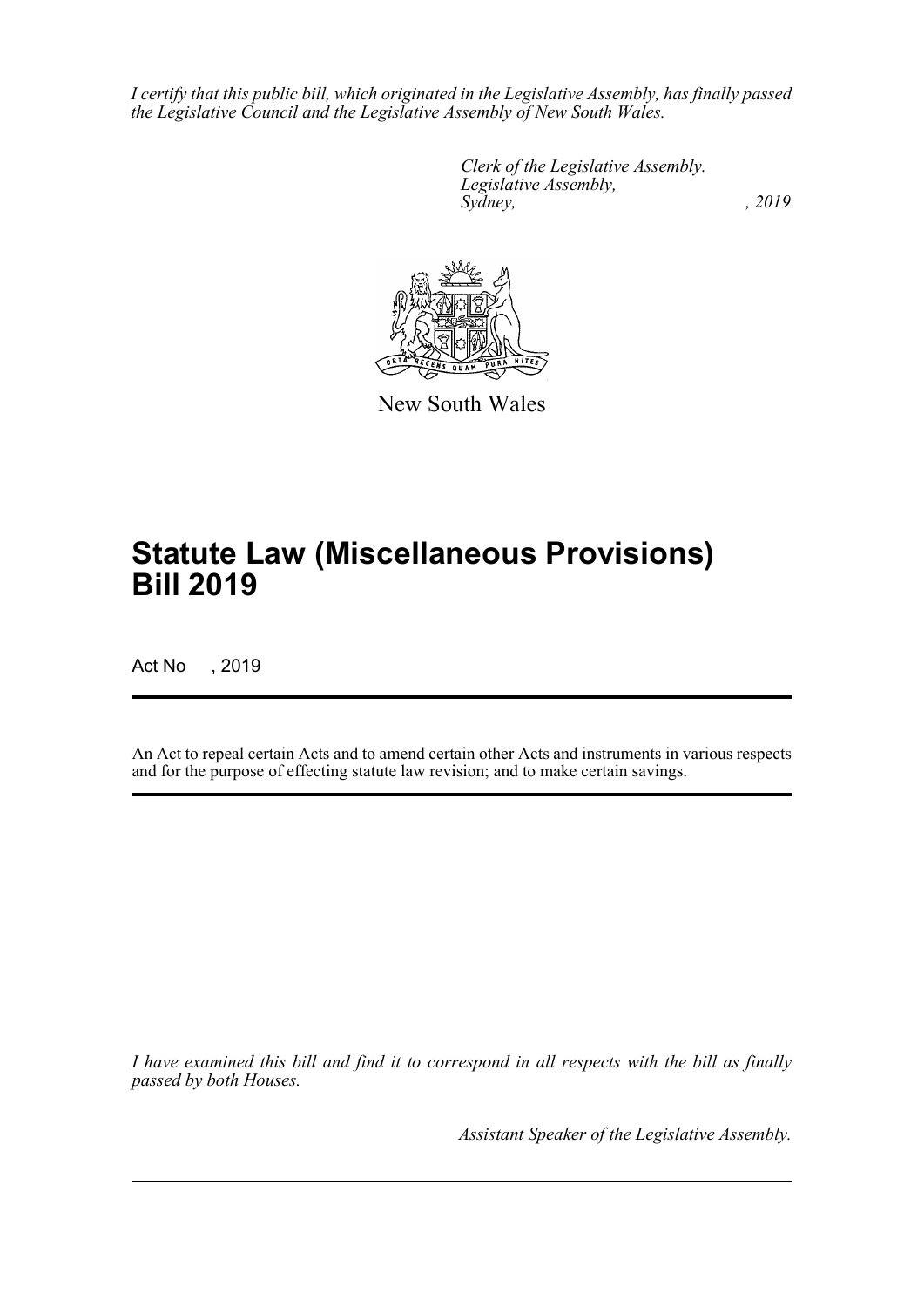Statute Law (Miscellaneous Provisions) Bill 2019 [NSW]

### <span id="page-2-0"></span>**The Legislature of New South Wales enacts:**

### **1 Name of Act**

This Act is the *Statute Law (Miscellaneous Provisions) Act 2019*.

### <span id="page-2-1"></span>**2 Commencement**

- (1) This Act commences 14 days after the date of assent to this Act, except as provided by this section.
- (2) The amendments made by Schedules 1 and 2 to this Act commence on the day or days specified in those Schedules in relation to the amendments concerned. If a commencement day is not specified in relation to an amendment, the amendment commences in accordance with subsection (1).
- (3) The amendments made by Schedule 3 commence on 1 August 2019.

### <span id="page-2-2"></span>**3 Explanatory notes**

The matter appearing under the heading "Explanatory note" in any of the Schedules does not form part of this Act.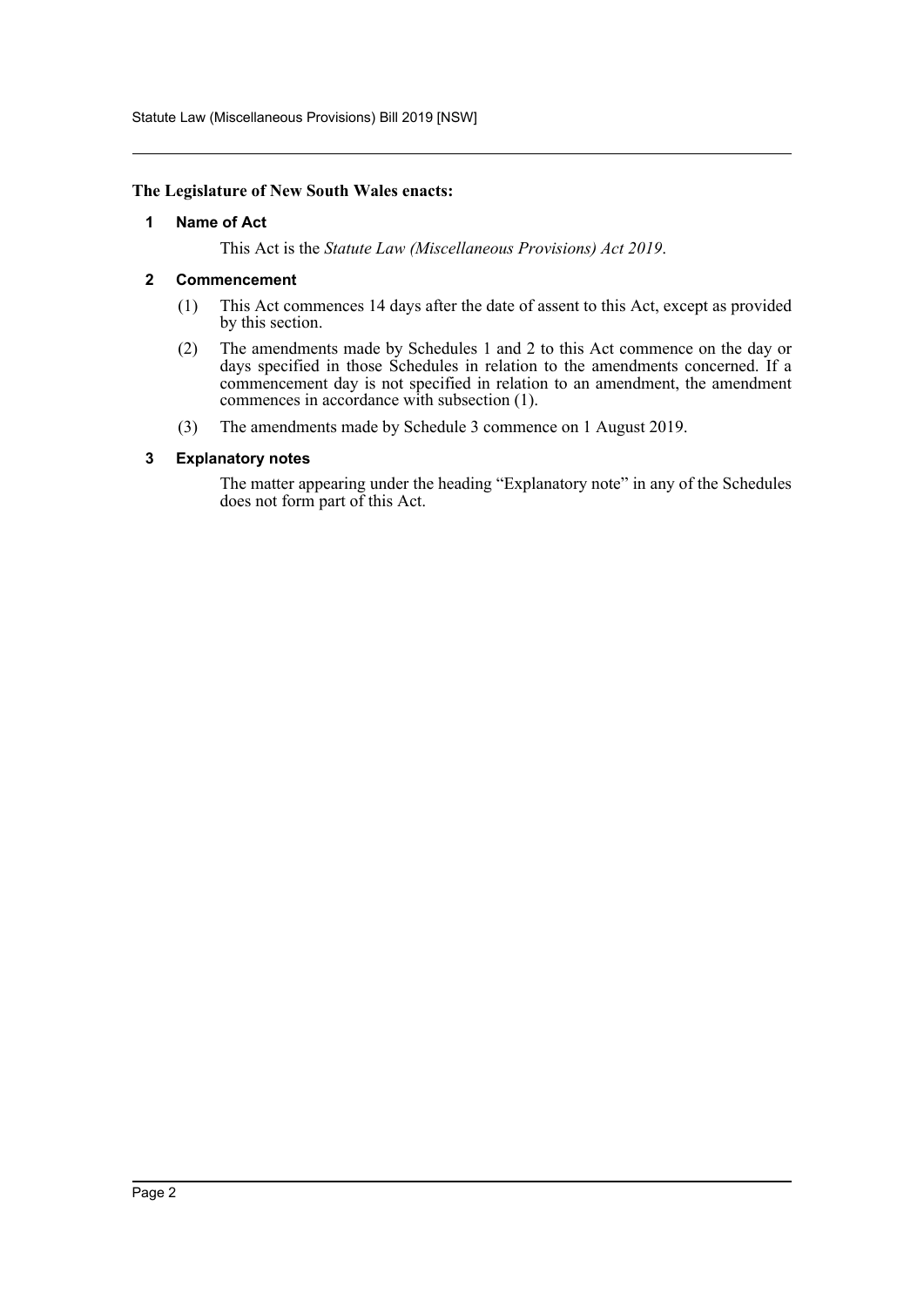# <span id="page-3-0"></span>**Schedule 1 Minor amendments**

# **1.1 Children and Young Persons (Care and Protection) Act 1998 No 157**

### **[1] Section 150 Review of placements effected by order of Children's Court**

Omit "Except as provided by subsection (3A), a review" from section 150 (2).

Insert instead "A review".

### **[2] Section 169 Entitlement to certain documents**

Omit "child or young person" wherever occurring. Insert instead "person".

### **Explanatory note**

Item [2] of the proposed amendments makes it clear that the entitlement of a person who is leaving, or who has left, out-of-home care to the possession of documents held by an agency that contain personal information about the person extends to adults (as well as children and young persons). Item [1] omits a reference to a proposed subsection, which was repealed before it commenced.

# **1.2 Conveyancing Legislation Amendment Act 2018 No 75**

### **Schedule 1 [15], proposed section 66ZU (2) and (3)**

Omit "66ZR" wherever occurring. Insert instead "66ZS".

### **Commencement**

The amendment to the *Conveyancing Legislation Amendment Act 2018* commences on the date of assent to this Act.

#### **Explanatory note**

The proposed amendment corrects references in an amending provision to ensure that the provision relating to the rescission of off the plan contracts under sunset clauses applies to existing contracts. Currently, the amending provision enables only the consequences of rescission by a purchaser after receiving a notice of changes to apply to existing contracts.

# **1.3 Crown Land Management Act 2016 No 58**

### **Section 1.5 General definitions**

Insert "whether or not" after "caravan" in paragraph (b) of the definition of *vehicle* in section 1.5 (1).

#### **Explanatory note**

The proposed amendment amends the definition of *vehicle*, which extends the power to give reasonable directions relating to the entry, use and parking or storage of vehicles on Crown land to trailers and caravans that are not attached to another vehicle. Currently, the power to give such directions only applies to trailers and caravans that are attached to motor vehicles or certain other modes of transport.

# **1.4 Gaming Machines Act 2001 No 127**

### **[1] Section 47C Prohibition on certain cash dispensing facilities**

Insert "used or to be" after "facility to be" in section 47C (1).

### **[2] Section 128 Secretary may carry out inquiries and investigations**

Omit "order to ascertain whether a complaint should be made" from section 128 (1).

Insert instead "connection with a complaint, or proposed complaint,".

### **[3] Section 128 (2)**

Omit ", if made, would relate". Insert instead ", or proposed complaint, relates".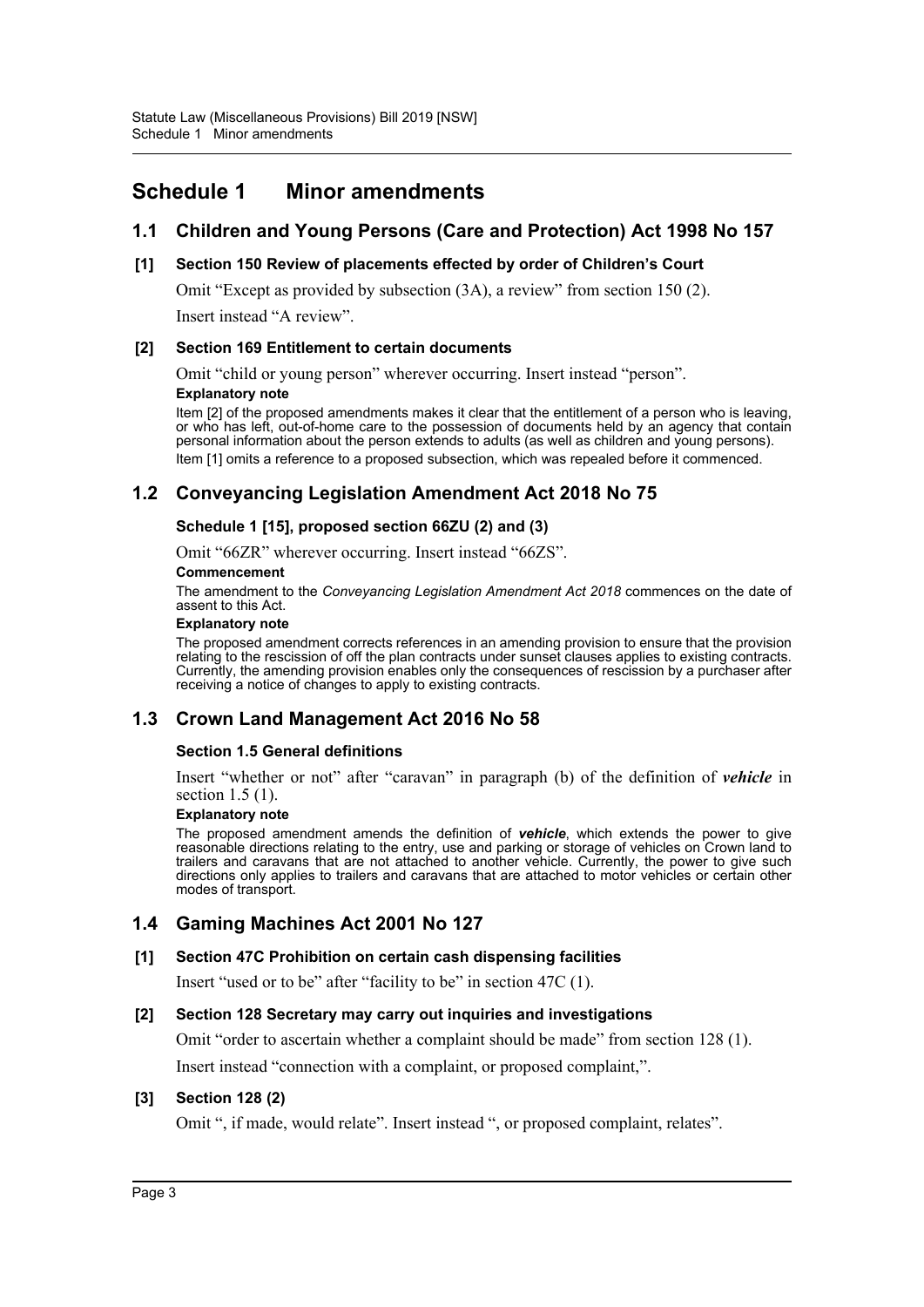### **[4] Section 204A Community Development Fund**

Omit "Department of Industry" from section 204A (1). Insert instead "Secretary".

### **Explanatory note**

Item [1] of the proposed amendments makes it clear that a hotelier or club must not permit the use of a cash dispensing facility capable of providing cash from a credit card account that, in contravention of the *Gaming Machines Act 2001*, has been installed or located on any part of the hotel or club premises.

Items [2] and [3] make it clear that the Secretary of the Department of Industry may continue to carry out investigations and inquiries in relation to a complaint, or proposed complaint, about a licensee or close associate until the Independent Liquor and Gaming Authority makes a determination in relation to the complaint.

Item [4] provides that the Community Development Fund is to be administered by the Secretary of the Department of Industry (rather than by the Department of Industry).

# **1.5 Greyhound Racing Act 2017 No 13**

### **[1] Section 100 Certificate evidence of certain matters**

Omit ", greyhound racing club" wherever occurring in section 100 (2) (a) and (b).

### **[2] Section 100 (3) and (4)**

Insert after section 100 (2):

- (3) A document signed by the chief executive officer of GRNSW and certifying any one or more of the relevant matters specified in subsection  $(4)$  is admissible in proceedings for an offence under this Act or the regulations and (in the absence of evidence to the contrary) is evidence of the matters so certified.
- (4) The relevant matters are as follows:
	- (a) that a specified greyhound racing club was or was not registered at a specified time or during a specified period,
	- (b) that the registration of a specified greyhound racing club was or was not subject to a specified condition at a specified time or during a specified period,
	- (c) any other matter prescribed by the regulations.

#### **Explanatory note**

The proposed amendments provide that a certificate relating to the registration of greyhound racing clubs (or particular matters relating to the registration of a greyhound racing club including matters prescribed by the regulations) given by the chief executive officer of Greyhound Racing New South Wales (*GRNSW*) is admissible as evidence in offence proceedings under the *Greyhound Racing Act* 2017. Currently, such certificates of evidence may be given by either the Chief Commissioner or the chief executive officer of the Greyhound Welfare and Integrity Commission. However, in practice, the registration of greyhound racing clubs is undertaken by GRNSW.

### **1.6 Health Practitioner Regulation (Adoption of National Law) Act 2009 No 86**

### **Schedule 1 Modification of Health Practitioner Regulation National Law**

Insert at the end of section 142A in item [14AC]:

(2) If an employer is required to report the same conduct under section 142 and under section 99A of the *Health Services Act 1997*, compliance with either section, or with alternative reporting requirements approved by the Secretary, satisfies the requirements of both those sections.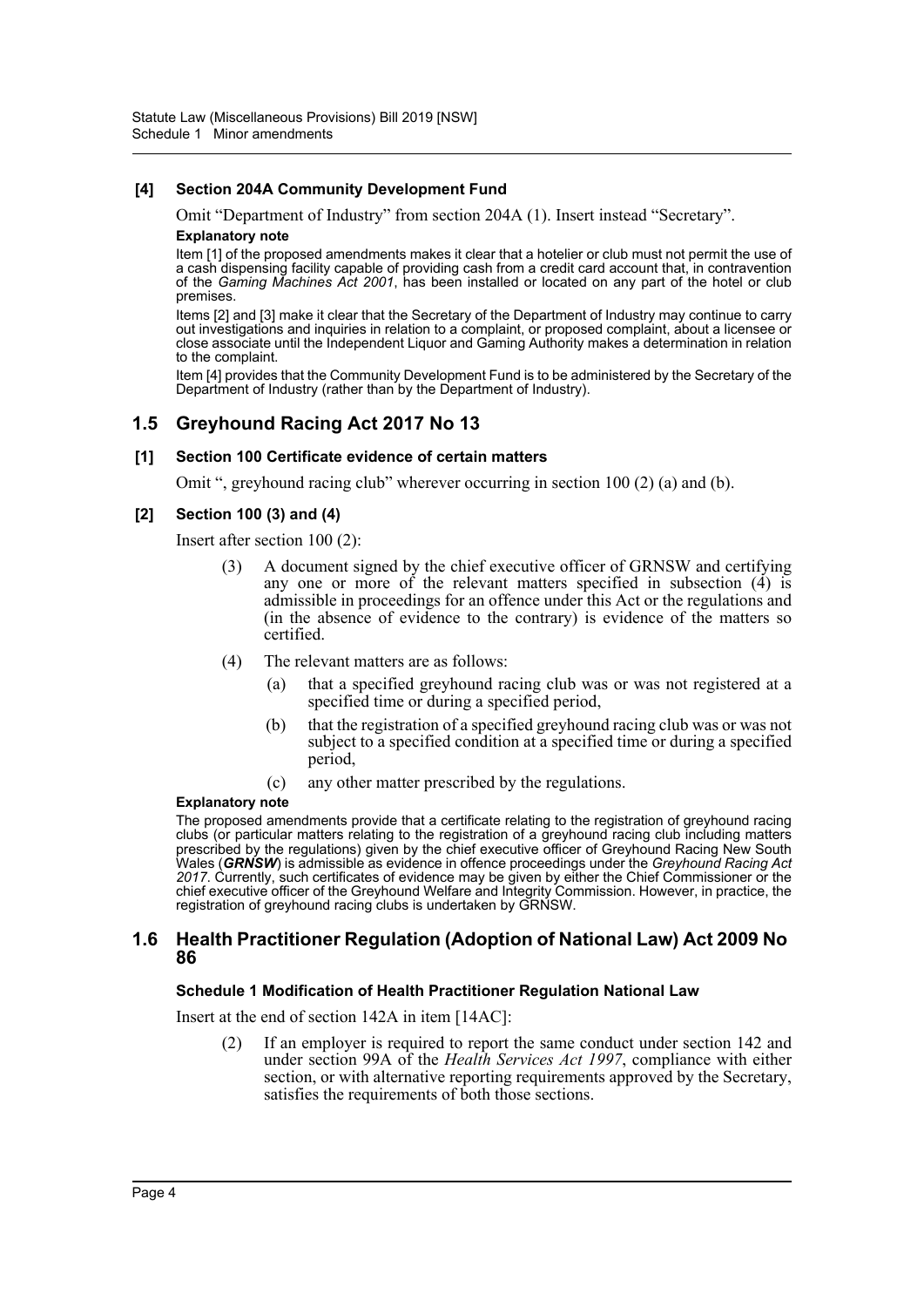#### **Explanatory note**

The proposed amendment provides that if an employer is required, under both section 142 of the *Health Practitioner Regulation National Law (NSW)* and under section 99A of the *Health Services Act 1997*, to report the conduct of a visiting practitioner that may constitute professional misconduct or unsatisfactory professional conduct, compliance with either of those sections (or with alternative reporting requirements approved by the Health Secretary) satisfies the requirements of both sections.

# **1.7 Health Professionals (Special Events Exemption) Act 1997 No 90**

### **Section 3 Definitions**

Omit paragraph (a) from the definition of *health care services*. Insert instead:

(a) services ordinarily provided by a health practitioner within the meaning of the *Health Practitioner Regulation National Law (NSW)*, and

#### **Explanatory note**

The proposed amendment extends the definition of *health care services* for the purposes of the Act to align it with all of the services regulated by the *Health Practitioner Regulation National Law (NSW)*.

# **1.8 Health Services Act 1997 No 154**

### **Section 99A Duty of chief executive to report certain conduct of visiting practitioner**

Insert after section 99A (2):

- (3) If a chief executive is required to report the same conduct under this section and under section 142 of the *Health Practitioner Regulation National Law (NSW)*, compliance with either section, or with alternative reporting requirements approved by the Health Secretary, satisfies the requirements of both sections.
- (4) A report made because of a requirement under this section is taken to be a complaint both for the purposes of Part 8 of the *Health Practitioner Regulation National Law (NSW)* and for the purposes of the *Health Care Complaints Act 1993* (including sections 96 and 98 of that Act).

#### **Explanatory note**

The proposed amendment provides that if a chief executive of a public health organisation is required, under both section 142 of the *Health Practitioner Regulation National Law (NSW)* and under section 99A of the *Health Services Act 1997*, to report the conduct of a visiting practitioner that may constitute professional misconduct or unsatisfactory professional conduct, compliance with either of those sections (or with alternative reporting requirements approved by the Health Secretary) satisfies the requirements of both sections.

The proposed amendment also provides that a report made under section 99A of the *Health Services Act 1997* is taken to be a complaint for the purposes of Part 8 of the *Health Practitioner Regulation National Law (NSW)* and for the purposes of the *Health Care Complaints Act 1993*. This will enable the conduct reported to be dealt with under those Acts.

### **1.9 Liquor Act 2007 No 90**

#### **[1] Section 138 Secretary may carry out inquiries and investigations in relation to complaints and proposed complaints**

Omit "order to ascertain whether a complaint should be made" from section 138 (1).

Insert instead "connection with a complaint, or proposed complaint,".

#### **[2] Section 138 (2)**

Omit "if made, would relate". Insert instead "or proposed complaint, relates".

#### **Explanatory note**

Items [1] and [2] of the proposed amendments make it clear that the Secretary of the Department of Industry may continue to carry out inquiries and investigations in relation to a complaint, or proposed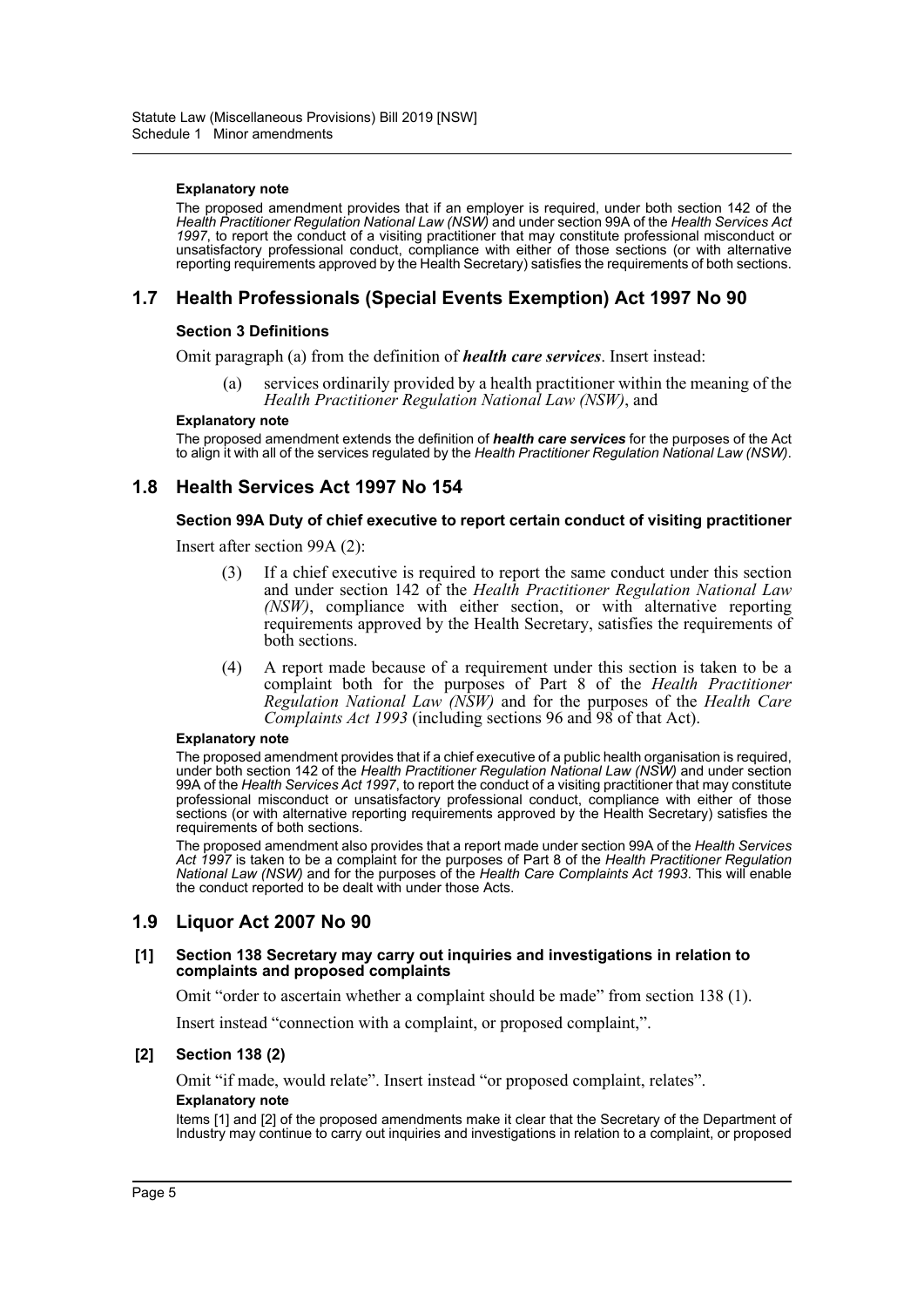complaint, about a licensee, manager or close associate of a licensee until the Independent Liquor and Gaming Authority has made a determination in relation to the complaint.

# **1.10 Local Land Services Act 2013 No 51**

### **[1] Section 200A Contributions towards management of pests under Biosecurity Act 2015**

Insert after section 200A (4):

(4A) The Biosecurity Minister may delegate to a person employed in the Department any of the Biosecurity Minister's functions under this section, other than this power of delegation.

### **[2] Dictionary**

Omit "Department of Industry, Skills and Regional Development" from the definition of *Department*.

Insert instead "Department of Planning, Industry and Environment".

#### **Commencement**

Item [2] of the amendments to the *Local Land Services Act 2013* commences on 1 July 2019. **Explanatory note**

Item [1] of the proposed amendments enables the Minister administering the *Biosecurity Act 2015* to delegate to a person employed in the Department the Minister's power to require Local Land Services to contribute to the cost of the management of pests under that Act. Item [2] updates a reference to a Department.

# **1.11 Marine Safety Act 1998 No 121**

### **[1] Section 28B Application of section 10 of Crimes (Sentencing Procedure) Act 1999**

Omit "section 24 or 28" from the definition of *alcohol or drug offence* in section 28B (2). Insert instead "section 24 or 26".

### **[2] Schedule 4 Savings, transitional and other provisions**

Insert after Part 7:

# **Part 8 Provision consequent on enactment of Statute Law (Miscellaneous Provisions) Act 2019**

### **29 Alcohol and drug offences**

The reference to section 26 in the definition of *alcohol or drug offence* in section 28B of the Act is taken to include a reference to section 28 of the Act as in force immediately before the repeal of section 28 by the *Marine Legislation Amendment Act 2016*.

#### **Explanatory note**

Item [1] of the proposed amendments updates a cross-reference to alcohol and drug offences under the *Marine Safety Act 1998*, as a consequence of the repeal of section 28 and the inclusion of those offences in section 26 by the *Marine Legislation Amendment Act 2016*. Item [2] makes a consequential amendment.

# **1.12 Mining Act 1992 No 29**

### **Section 292RA Waiver or refund of fees**

Omit the section.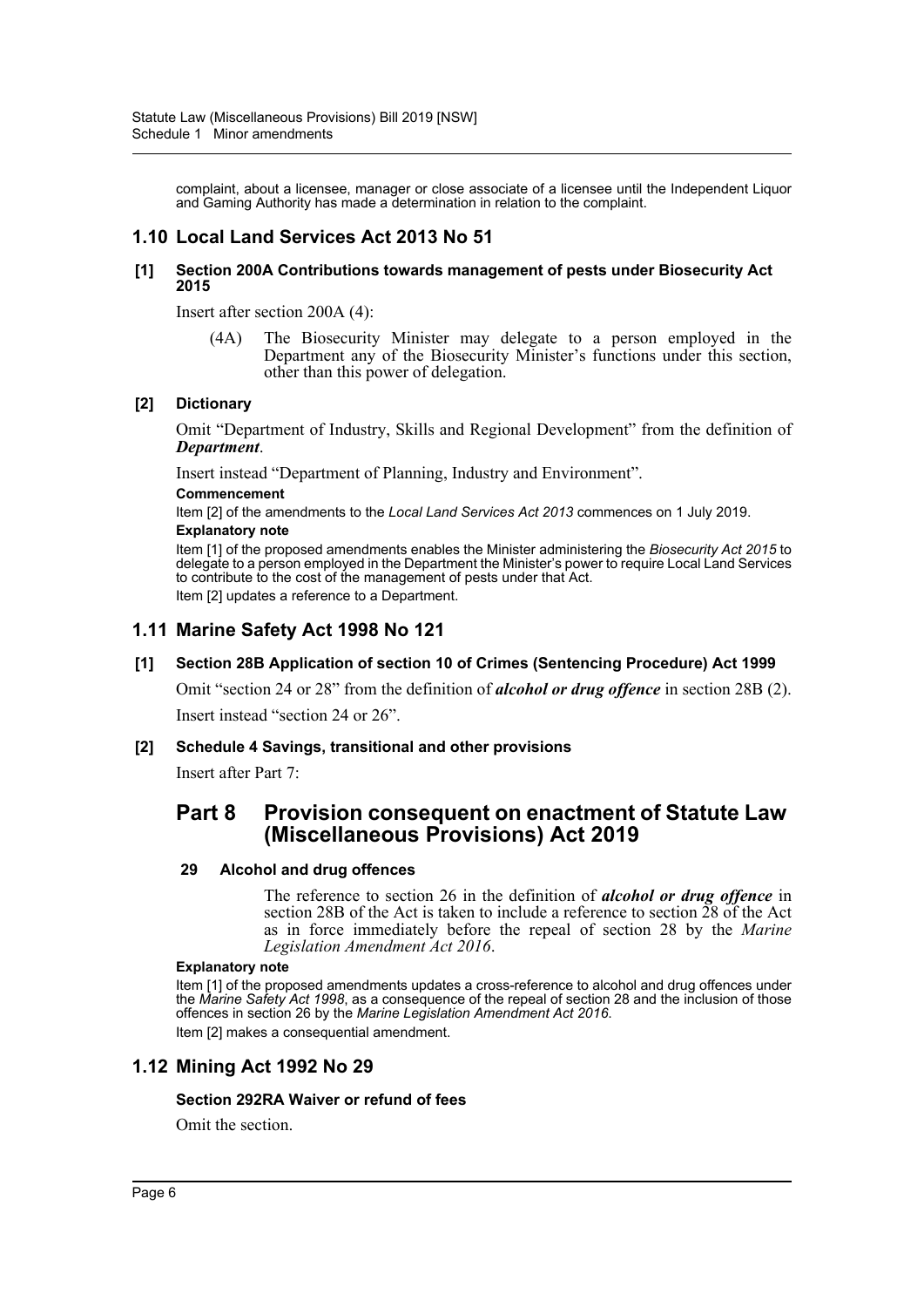#### **Explanatory note**

The proposed amendment omits a section that allows the Secretary to waive or refund fees, including the annual rental fee or administrative levy for authorisations payable under Part 14A of the *Mining Act 1992*, which is redundant because section 382A of that Act creates that same power.

# **1.13 Plantations and Reafforestation Act 1999 No 97**

### **[1] Section 4 Definitions**

Omit "Industry and Investment" from the definition of *Department* in section 4 (1).

Insert instead "Planning, Industry and Environment".

### **[2] Section 4 (1)**

Omit the definition of *Director-General*. Insert in alphabetical order: *Secretary* means the Secretary of the Department.

**[3] Section 15 Provisions relating to threatened species conservation**

Omit "Director of NSW Fisheries" wherever occurring. Insert instead "Secretary".

### **[4] Sections 17A (3) (a), 61B (2), 61C (1) (b) and 67 (2)**

Omit "Director-General" wherever occurring. Insert instead "Secretary".

### **[5] Section 23 Public register relating to authorisations**

Omit "the internet site of the Department" from section 23 (2).

Insert instead "an appropriate Government website".

### **[6] Section 26 Public consultation**

Omit "of Land and Water Conservation and at its regional offices (including on the internet site of the Department)" from section 26 (2) (a).

Insert instead "and at its regional offices (including on an appropriate Government website)".

#### **Commencement**

The amendments to the *Plantations and Reafforestation Act 1999* commence on 1 July 2019.

#### **Explanatory note**

Item [5] of the proposed amendments allows the public register of authorised plantations to be made available for inspection on a Government website. Currently, the register must be made available on a specific Departmental website.

Item [6] updates the requirements for exhibition specified in the current provision by allowing a draft Plantations and Reafforestation Code to be exhibited for public consultation at the head office of the Department of Planning, Industry and Environment and its regional offices as well as on a Government website (instead of a specific Departmental website).

Items [1]–[4] update references to office holders and the Department.

# **1.14 Public Works and Procurement Act 1912 No 45**

### **Section 165 Membership of Board**

Omit "Public Service agencies, being the agencies" from section 165 (1) (b).

Insert instead "Departments (within the meaning of the *Government Sector Employment Act 2013*), being the Departments".

#### **Explanatory note**

The proposed amendment limits a provision of the *Public Works and Procurement Act 1912* (the *principal Act*) enabling the heads of Public Service agencies to be appointed as members of the New South Wales Procurement Board, so that only the heads of Public Service Departments may be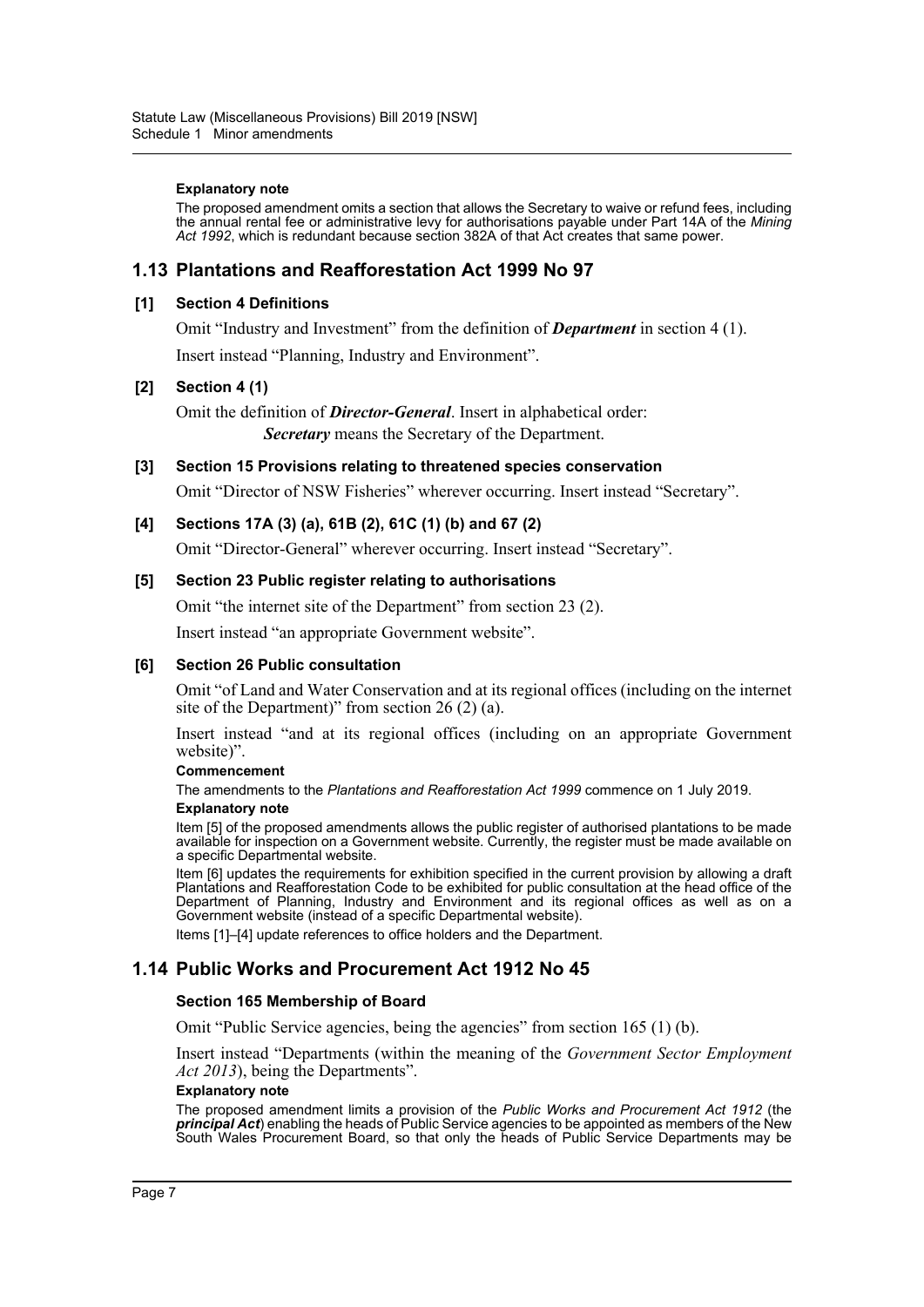appointed. The provision was transferred into the principal Act by Schedule 6.7 to the *Government Sector Employment Act 2013* (the *GSE Act*), and subsequently amended in 2017 as a consequence of clause 12 of Schedule 4 to the GSE Act. The inadvertent effect of the 2017 amendment was to change the operation of the provision transferred into the principal Act by the GSE Act. The proposed amendment restores the effect of the transferred provision.

# **1.15 Registered Clubs Act 1976 No 31**

### **Section 49**

Omit the section. Insert instead:

### **49 Amendment of rules of club**

- (1) A registered club must:
	- (a) within one month after amending its rules, lodge with the Secretary notice of the amendment, and
	- (b) if requested by the Secretary, lodge with the Secretary a copy of the rules of the club (other than the rules contained in section  $30(1)$  and  $(2)$ ) and of the amendments certified as correct by the secretary of the club within one month after the request.
- (2) Notice of an amendment or a copy of the rules and amendments may be lodged electronically or in another manner approved by the Secretary. Maximum penalty: 5 penalty units.

#### **Explanatory note**

The proposed amendment provides that a registered club is required to notify the Secretary of any change to the club's rules (rather than providing the Secretary with a copy of the rules and the changes) and requires a club to provide a copy of the rules and the changes if requested by the Secretary.

# **1.16 Road Transport Act 2013 No 18**

### **[1] Section 67A**

Omit the section. Insert instead:

#### **67A Transfer of ownership of heavy vehicle number-plates to authority of another jurisdiction**

Despite section 67, a heavy vehicle number-plate issued by the Authority in connection with the registration of a heavy vehicle becomes, on the subsequent registration of that heavy vehicle by an authority of another jurisdiction under a corresponding law, the property of that authority.

### **[2] Section 145 Offences involving death, injury or damage resulting from unsafe loads**

Omit "*Load Restraint Guide: Guidelines and performance standards for the safe carriage of loads on road vehicles, Second Edition*, as published by the National Transport Commission in April 2004" from section 145 (6).

Insert instead:

following documents published by the National Transport Commission as in force from time to time:

- (a) in respect of heavy vehicles—the *Load Restraint Guide 2018*,
- (b) in respect of light vehicles—the *Load Restraint Guide for Light Vehicles 2018*.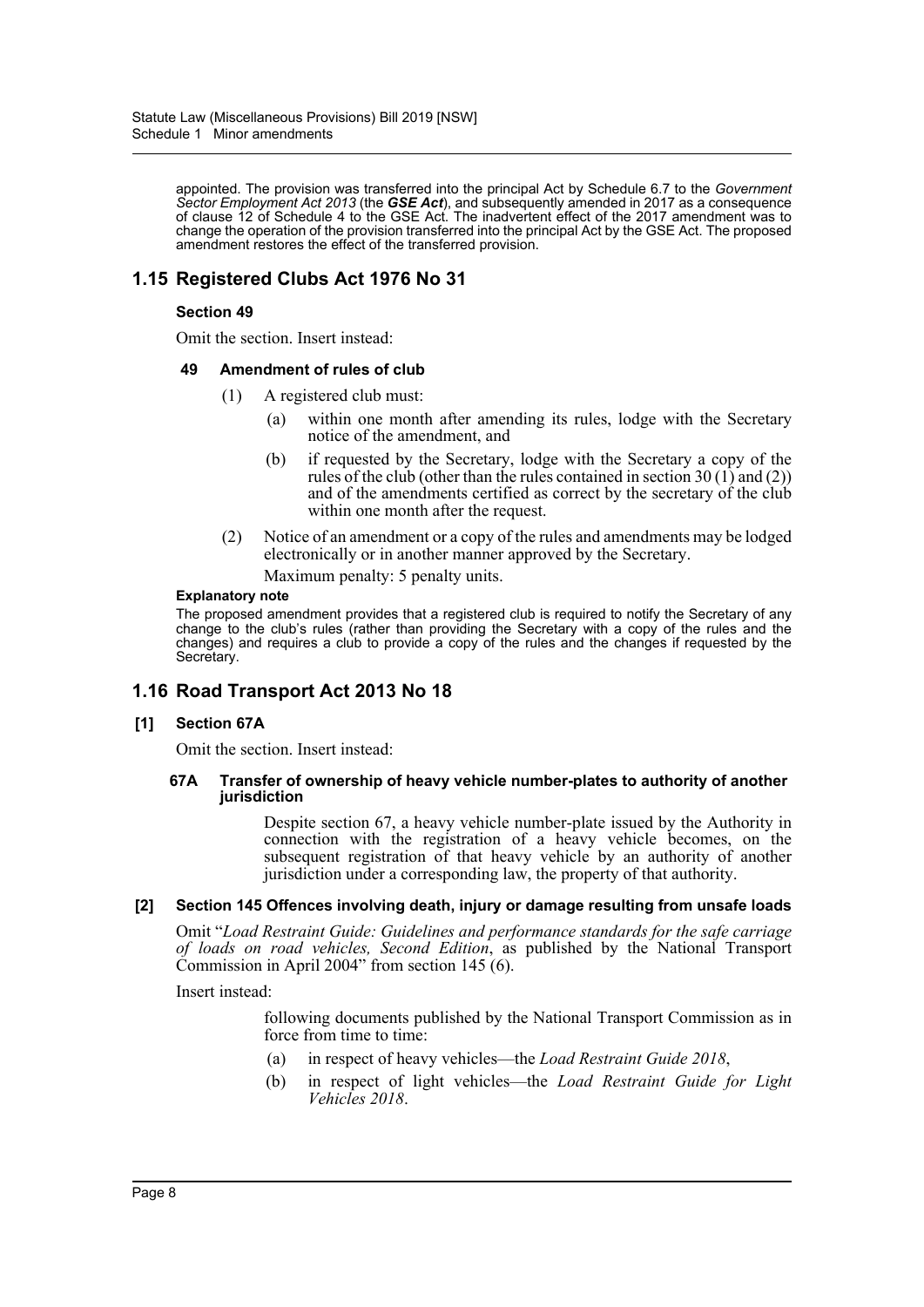### **[3] Section 271A National Facial Biometric Matching Capability**

Insert "associated" after "any photographs and" in section 271A (5).

#### **Explanatory note**

Item [1] of the proposed amendments extends a provision that enables the transfer of ownership of heavy vehicle number-plates to road authorities so that it applies to authorities of all other jurisdictions. Currently, the provision is limited to road authorities of jurisdictions to which the Heavy Vehicle National Law applies.

Item [2] updates a reference to national standards that provides basic safety principles for the safe carriage of loads on road vehicles.

Item [3] makes it clear that the personal information an authorised government agency may release to the National Facial Biometric Matching Capability is limited to associated personal information held by the agency, which includes the name, date of birth, gender and address of the individual who appears in a photograph.

# **1.17 Road Transport (General) Regulation 2013**

### **[1] Clause 50R Load requirements**

Omit "*Load Restraint Guide: Guidelines and Performance Standards for the Safe Carriage of Loads on Road Vehicles, Second Edition*" from clause 50R (4).

Insert instead "*Load Restraint Guide for Light Vehicles 2018*".

### **[2] Schedule 5 Penalty notice offences**

Omit "Drive in a tramway" from the matter relating to rule 155A under the heading *Road Rules 2014*.

### **[3] Schedule 5**

Omit "Clause 129 (1)," where secondly occurring in the matter relating to *Road Transport (Vehicle Registration) Regulation 2017*.

#### **Explanatory note**

Item [1] of the proposed amendments update a reference to a national standard that provides basic safety principles for the safe carriage of loads on light vehicles.

Item [2] omits unnecessary text.

Item [3] removes duplicated matter to clarify the level of penalty applicable.

# **1.18 Road Transport (Vehicle Registration) Regulation 2017**

### **[1] Clause 18 Definitions**

Omit "*participating jurisdiction* and *road authority* have the same meanings as in the *Heavy Vehicle National Law (NSW)*.".

### **[2] Clause 20 Number-plates generally**

Omit "in a participating" and "in respect of the heavy vehicle by the road authority of the participating jurisdiction" from clause 20 (4).

Insert instead "under a corresponding law of another" and "under that corresponding law in respect of the heavy vehicle", respectively.

### **[3] Clause 23 Authority may alter distinguishing number of registration**

Omit "by a road authority of a participating" from clause 23 (6).

Insert instead "under a corresponding law of another".

### **[4] Clause 47 Procedures for suspension and cancellation of registration**

Insert after clause 47 (5):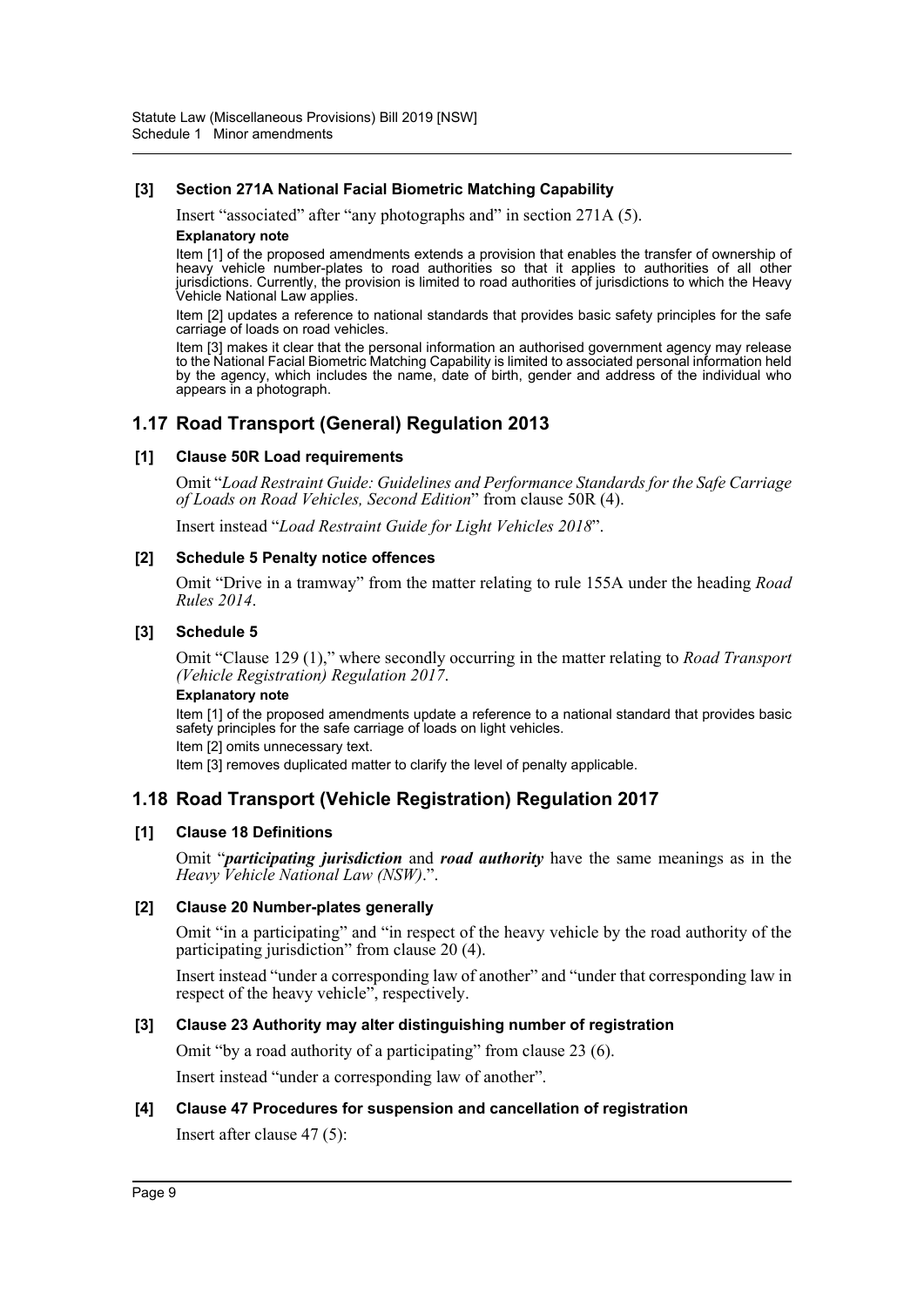(5A) Subclause (5) does not apply to a number-plate issued by the Authority in respect of a heavy vehicle that becomes the property of an authority of another jurisdiction because of the operation of section 67A of the Act.

### **Explanatory note**

Items [1]–[3] of the proposed amendments extend provisions that enable the transfer of ownership of heavy vehicle number-plates to road authorities of jurisdictions in which the Heavy Vehicle National Law applies so that the provisions apply to any entity that is authorised to register vehicles under a corresponding law of another jurisdiction. Currently, the provisions are limited to those number-plates issued by road authorities of jurisdictions in which the Heavy Vehicle National Law applies. Item [4] is consequential on a proposed amendment made to the *Road Transport Act 2013* in this Schedule.

# **1.19 State Emergency and Rescue Management Act 1989 No 165**

### **Section 42 State Rescue Board**

Omit section 42 (2). Insert instead:

(2) The Board has the functions conferred or imposed on it by or under this or any other Act.

#### **Explanatory note**

The proposed amendment removes a reference to the State Rescue Board as a statutory body representing the Crown, as the Board was dissolved as a corporation by the *Emergency Services Legislation Amendment Act 2018* and no longer requires the status, privileges and immunities of the Crown.

# **1.20 Statutory and Other Offices Remuneration Act 1975 (1976 No 4)**

### **[1] Section 10A Definitions**

Insert in alphabetical order:

*head* of a Public Service agency has the same meaning as in the *Government Sector Employment Act 2013*.

*Public Service agency* has the same meaning as in the *Government Sector Employment Act 2013*.

### **[2] Section 11B Salary sacrifice for motor vehicles and superannuation for office holders not subject to section 11A**

Insert after section 11B (4):

- (4A) The Minister may delegate the exercise of any function of the Minister under this section (other than this power of delegation) to:
	- (a) the head of a Public Service agency, or
	- (b) any person employed in a Public Service agency responsible to the Minister.

### **[3] Section 11C Salary sacrifice for living away from home expenses for office holders not subject to section 11A**

Insert after section 11C (4):

- (4A) The Minister may delegate the exercise of any function of the Minister under this section (other than this power of delegation) to:
	- (a) the head of a Public Service agency, or
	- (b) any person employed in a Public Service agency responsible to the Minister.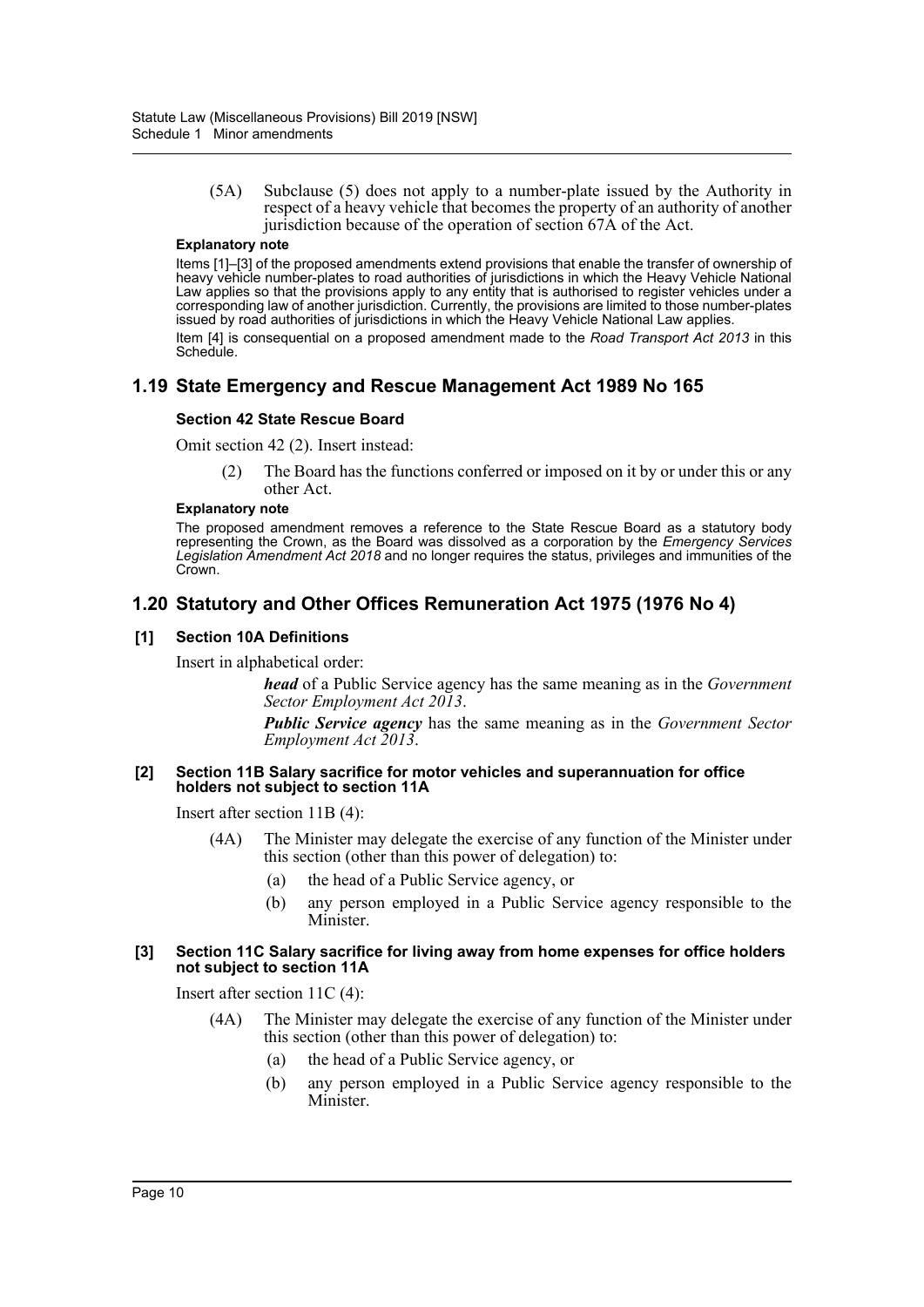#### **Explanatory note**

The proposed amendments enable the Minister to delegate to the head of a Public Service agency or a person employed in a Public Service agency responsible to the Minister the functions of approving and revoking certain salary sacrifice arrangements relating to motor vehicles for private use, employee superannuation contributions and living away from home expenses.

# **1.21 Subordinate Legislation Act 1989 No 146**

#### **Schedule 5 Further postponement of repeal of certain statutory rules**

Insert after clause 9:

#### **10 Postponement of repeal of other statutory rules due for repeal in 2019**

The following statutory rules remain in force until 1 September 2020, unless sooner repealed:

- (a) *Building and Construction Industry Security of Payment Regulation 2008*,
- (b) *Building Professionals Regulation 2007*,
- (c) *Local Government (General) Regulation 2005*,
- (d) *Local Government (Manufactured Home Estates, Caravan Parks, Camping Grounds and Moveable Dwellings) Regulation 2005*,
- (e) *Protection of the Environment Operations (General) Regulation 2009*,
- (f) *Tow Truck Industry Regulation 2008*,
- (g) *Water Industry Competition (Access to Infrastructure Services) Regulation 2007*,
- (h) *Water Industry Competition (General) Regulation 2008*.

#### **11 Postponement of repeal of Poisons and Therapeutic Goods Regulation 2008**

The *Poisons and Therapeutic Goods Regulation 2008* remains in force until 1 September 2021, unless sooner repealed.

#### **Explanatory note**

The proposed amendment keeps a number of statutory rules in force for a further period of 1 year (or 2 years in one case) after the date on which they would otherwise be repealed by the *Subordinate Legislation Act 1989*. However, any of the statutory rules may be repealed sooner by other legislation. The proposed amendment is necessary as the statutory rules have each been postponed on at least 5 occasions and are due to be repealed by the *Subordinate Legislation Act 1989* on 1 September 2019.

Each of the statutory rules continues to be required and the repeal of each of the statutory rules is to be further postponed until 1 September 2020 (or 1 September 2021 in the case of the *Poisons and Therapeutic Goods Regulation 2008*) for the following reasons:

- (a) It is considered that it would be premature to remake the *Building and Construction Industry Security of Payment Regulation 2008* before the commencement of amendments to the *Building and Construction Industry Security of Payment Act 1999*, which are contained in the as yet uncommenced *Building and Construction Industry Security of Payment Amendment Act 2018*.
- (b) The *Building Professionals Act 2005* and the *Building Professionals Regulation 2007* are due to be repealed on the commencement of the *Building and Development Certifiers Act 2018*. It is therefore considered unnecessary to remake the *Building Professionals Regulation 2007*.
- (c) The Department of Planning and Environment is currently reviewing the *Local Government Act 1993*, including the *Local Government (General) Regulation 2005* and the *Local Government (Manufactured Home Estates, Caravan Parks, Camping Grounds and Moveable Dwellings) Regulation 2005*. It is considered that it would be premature to remake the Regulations before the conclusion of that review.
- (d) The *Protection of the Environment Operations Act 1997* is currently under comprehensive review. It is considered that it would be premature to remake the *Protection of the Environment Operations (General) Regulation 2009* before the conclusion of that review.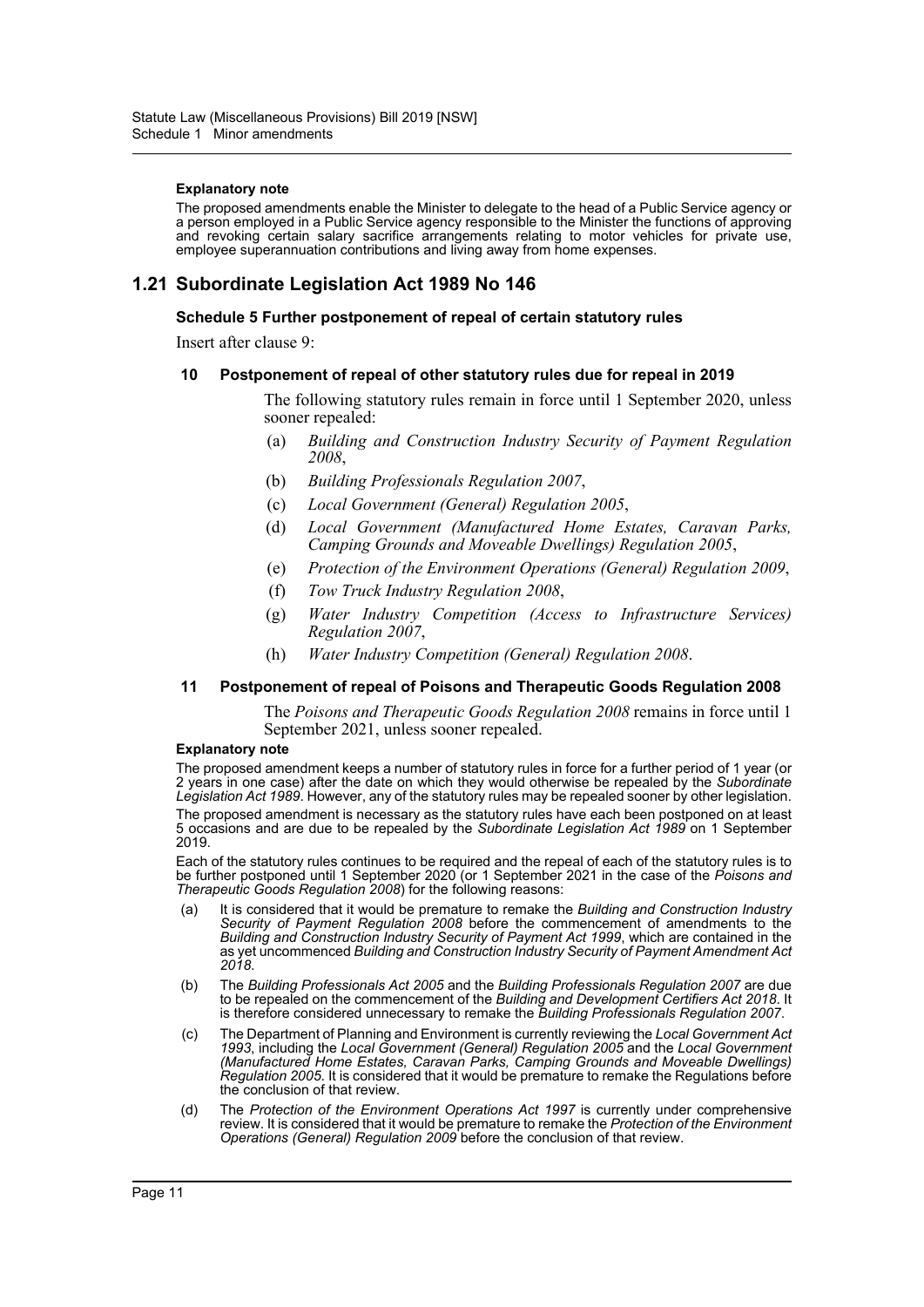- (e) The *Tow Truck Industry Regulation 2008* has been the subject of a comprehensive review with significant consultation with key stakeholders in early 2019. It is considered prudent to extend the automatic repeal date for the regulation to ensure the outcomes of the review, and the outcomes of public consultation on the proposed *Tow Truck Industry Regulation 2019*, are carefully and fully considered and the regulation appropriately remade.
- (f) The *Water Industry Competition (Access to Infrastructure Services) Regulation 2007* relates to an access regime under Part 3 of the *Water Industry Competition Act 2006* that is certified as an effective access regime under the *Competition and Consumer Act 2010* of the Commonwealth until 2019. The certification may be renewed later this year and it is considered premature to review or remake the Regulation before a decision is made about that recertification.
- (g) The *Water Industry Competition Act 2006* and the *Water Industry Competition Amendment (Review) Act 2014* (which, when fully commenced, makes significant amendments to the *Water Industry Competition Act 2006*) are currently under comprehensive review. It is considered that it would be premature to remake the *Water Industry Competition (General) Regulation 2008* before the conclusion of that review.
- (h) The *Poisons and Therapeutic Goods Act 1966* is currently under comprehensive review. It is considered that it would be premature to remake the *Poisons and Therapeutic Goods Regulation 2008* before the conclusion of that review.

# **1.22 Sydney Water Act 1994 No 88**

### **[1] Schedule 5 Annual report of Corporation**

Omit "exceeds \$30,000" from clause 3 (c) (i). Insert instead "is or exceeds \$50,000".

### **[2] Schedule 5, clause 3 (c) (ii)**

Omit "\$30,000" wherever occurring. Insert instead "\$50,000".

#### **Explanatory note**

The proposed amendments vary the cost threshold for the inclusion by Sydney Water Corporation in its annual report of certain details relating to consultants engaged by Sydney Water Corporation each financial year. The amendments will remove an inconsistency between this threshold and the threshold in the *Annual Reports (Statutory Bodies) Regulation 2015*.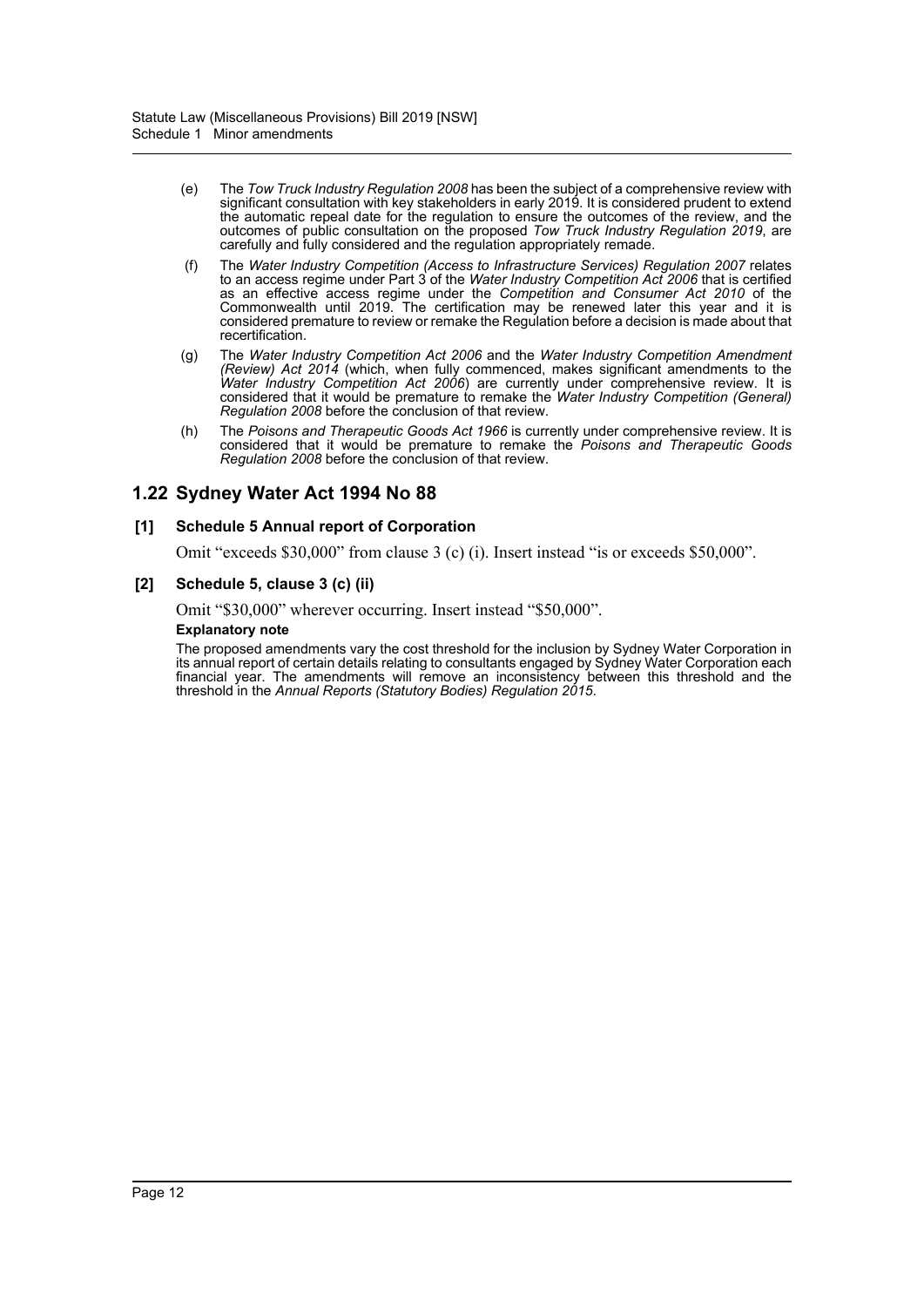# <span id="page-13-0"></span>**Schedule 2 Amendments by way of statute law revision miscellaneous amendments**

# **2.1 Bellingen Local Environmental Plan 2010**

### **Land Use Table, Zone RE1, item 3**

Omit "Recreational" wherever occurring. Insert instead "Recreation". **Explanatory note** The proposed amendment corrects typographical errors.

# **2.2 Biodiversity Conservation Act 2016 No 63**

**Section 7.9 (1) (b)**

Omit "Part 5.1". Insert instead "Division 5.2". **Explanatory note** The proposed amendment corrects a cross-reference.

# **2.3 Centennial Park and Moore Park Trust Act 1983 No 145**

# **Schedule 1, clauses 8 and 9A**

Omit "Chairman" and "chairman" wherever occurring.

Insert instead "Chairperson" and "chairperson", respectively. **Explanatory note**

The proposed amendment corrects the title of an office holder.

# **2.4 Cessnock Local Environmental Plan 2011**

# **Schedule 1, clause 4 (2)**

Omit "recreational" from the subclause. Insert instead "recreation". **Explanatory note** The proposed amendment corrects a typographical error.

# **2.5 Charitable Fundraising Act 1991 No 69**

# **Section 4 (3)**

Insert after section 4 (2):

(3) Notes included in this Act do not form part of this Act. **Explanatory note** The proposed amendment clarifies the status of notes.

# **2.6 Children's Court Rule 2000**

**Clause 37 (1) (c) (vi)**

Omit the subparagraph.

### **Explanatory note**

The proposed amendment omits a redundant provision.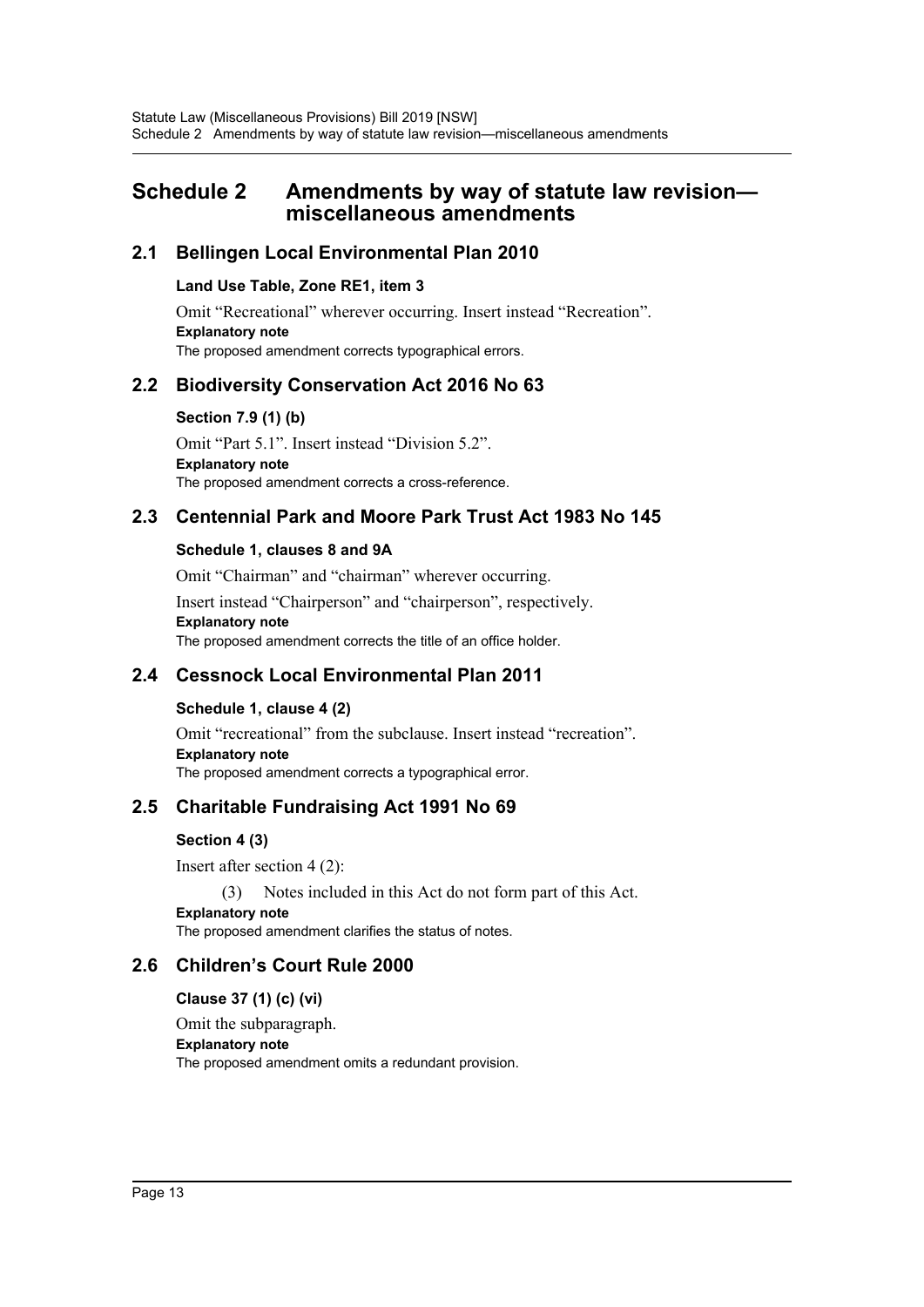# **2.7 Companion Animals Act 1998 No 87**

### **Section 45 (2)**

Omit the subsection. **Explanatory note** The proposed amendment omits a redundant provision.

# **2.8 Contract Cleaning Industry (Portable Long Service Leave Scheme) Act 2010 No 122**

### **Section 9 (2) (c)**

Omit "the Liquor, Hospitality, Miscellaneous Workers Union".

Insert instead "United Voice".

### **Explanatory note**

The proposed amendment updates the name of an organisation.

# **2.9 Conveyancing (Sale of Land) Regulation 2017**

### **Schedule 4, Part 1, clause 6**

Omit "Minister administering the *Environmental Planning and Assessment Act 1979* pursuant to section 9 of".

Insert instead "Planning Ministerial Corporation within the meaning of the *Environmental Planning and Assessment Act 1979* pursuant to clause 31 of Schedule 2 to".

#### **Explanatory note**

The proposed amendment updates the name of the entity that enters into the contracts to which the provision applies.

# **2.10 Coolamon Local Environmental Plan 2011**

# **Land Use Table, Zone RE1, item 3**

Omit "Recreational" wherever occurring. Insert instead "Recreation". **Explanatory note** The proposed amendment corrects typographical errors.

# **2.11 Crimes (Criminal Organisations Control) Act 2012 No 9**

# **Section 27 (6), definition of "prescribed activity", paragraph (l)**

Omit "*Greyhound Racing Act 2009*". Insert instead "*Greyhound Racing Act 2017*". **Explanatory note**

The proposed amendment updates a reference to an Act.

# **2.12 Environmental Planning and Assessment Act 1979 No 203**

# **[1] Section 10.4 (2)**

Omit "under that Part". Insert instead "under that Act".

# **[2] Schedule 2, Part 3, clause 9 (e)**

Omit "West". Insert instead "Western". **Explanatory note** Item [1] of the proposed amendments corrects a reference to an Act.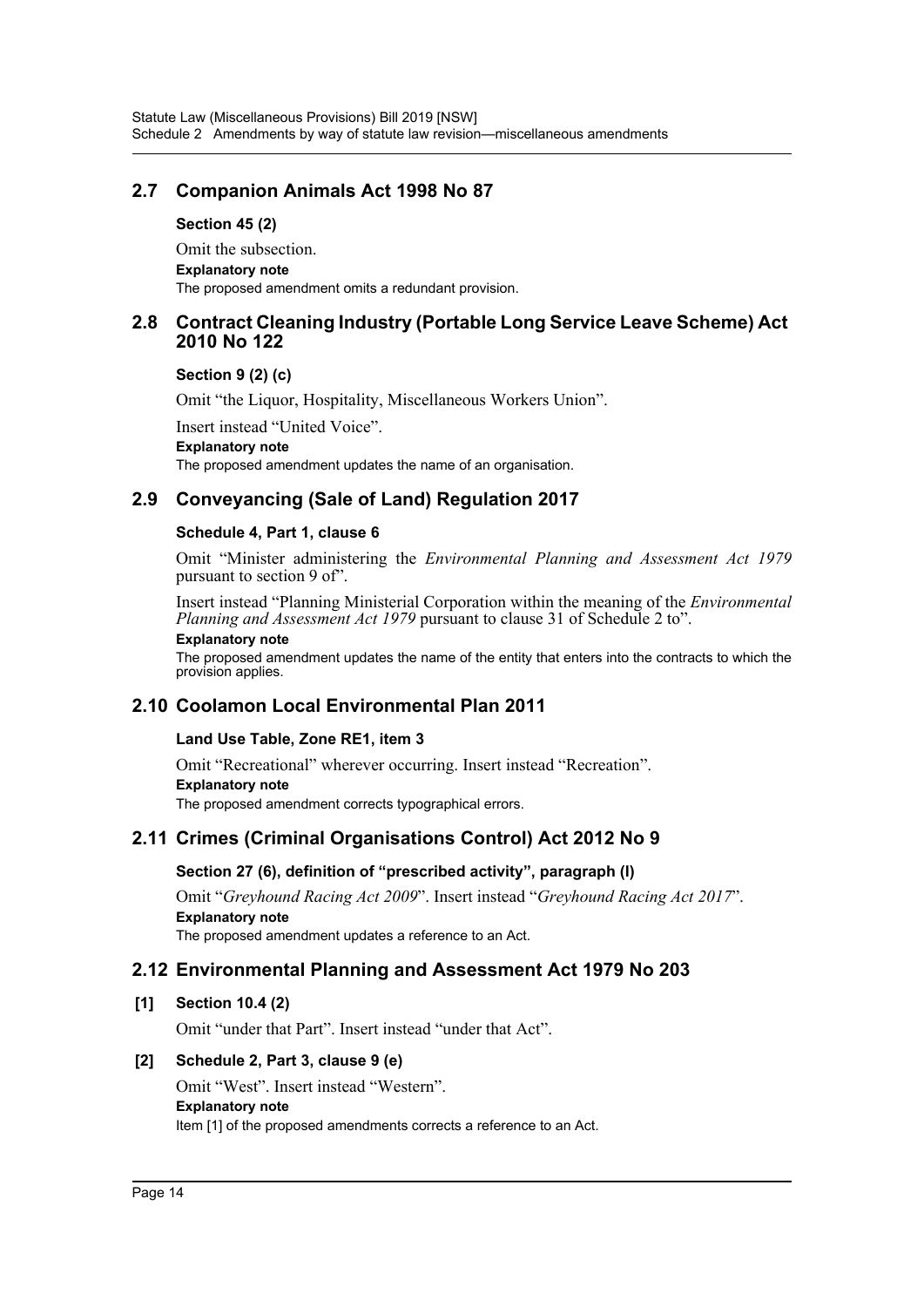Item [2] corrects a typographical error.

# **2.13 Fair Trading Act 1987 No 68**

### **Section 9A Advisory committees**

Renumber as section 9B. **Explanatory note** The proposed amendment corrects numbering.

# **2.14 Forestry Act 2012 No 96**

### **Section 69SB (2), note**

Omit "Divisions 2 and" from paragraph (a). Insert instead "Division". **Explanatory note** The proposed amendment corrects a cross-reference in a note.

# **2.15 Goulburn Mulwaree Local Environmental Plan 2009**

### **Clause 4.1C (3)**

Omit "plan". Insert instead "Plan". **Explanatory note** The proposed amendment corrects a reference.

# **2.16 Hunter Water Act 1991 No 53**

### **Section 52**

Omit "Secretary of the Department of Industry, Skills and Regional Development" wherever occurring.

Insert instead "Secretary of the Department of Planning, Industry and Environment". **Commencement**

The amendment to the *Hunter Water Act 1991* commences on 1 July 2019.

### **Explanatory note**

The proposed amendment updates a reference to a Department.

# **2.17 Ku-ring-gai Local Environmental Plan 2015**

### **Land Use Table, Zone R1, item 3**

Omit "Recreational" from the item. Insert instead "Recreation". **Explanatory note** The proposed amendment corrects a typographical error.

# **2.18 Law Enforcement (Powers and Responsibilities) Act 2002 No 103**

### **Schedule 2**

Omit the matter relating to the *Charitable Fundraising Act 1991*. Insert instead:

*Charitable Fundraising Act 1991*, section 25I

#### **Commencement**

The amendment to the *Law Enforcement (Powers and Responsibilities) Act 2002* commences on the commencement of Schedule 1 [26] to the *Charitable Fundraising Amendment Act 2018*.

### **Explanatory note**

The proposed amendment updates a cross-reference.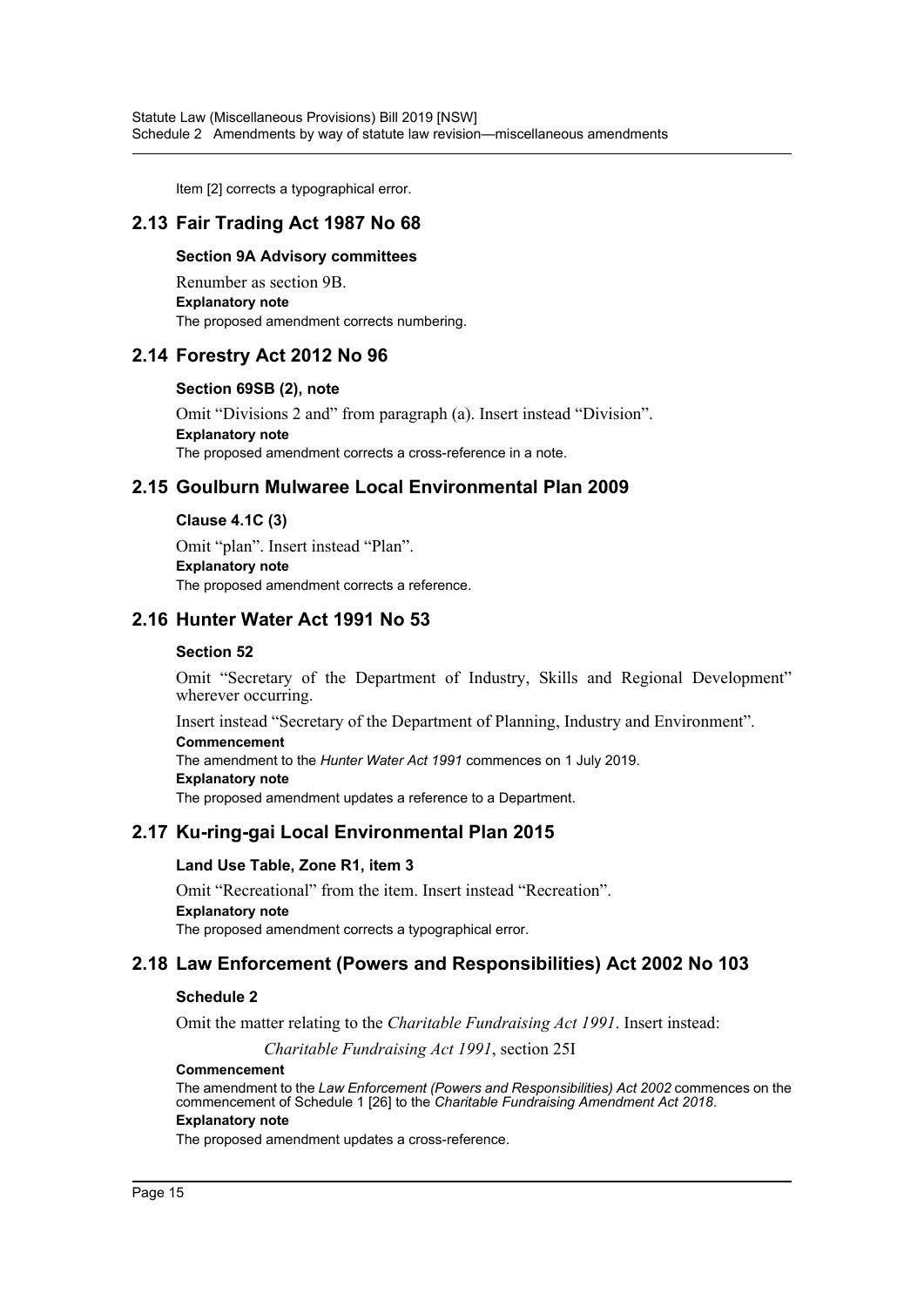# **2.19 Local Government (General) Regulation 2005**

# **[1] Clause 290 (1) (b)**

Omit "*2017*)". Insert instead "*2017*".

# **[2] Clause 347 (2) (b)**

Renumber subparagraphs (a) and (b) as subparagraphs (i) and (ii), respectively. **Explanatory note** The proposed amendments correct typographical and numbering errors.

# **2.20 Mid-Western Regional Local Environmental Plan 2012**

# **Land Use Table, Zone RU1, item 4**

Omit "Recreational" from the item. Insert instead "Recreation". **Explanatory note** The proposed amendment corrects a typographical error.

# **2.21 Nambucca Local Environmental Plan 2010**

# **Land Use Table, Zone RE1, item 3**

Omit "Recreational" from the item. Insert instead "Recreation". **Explanatory note** The proposed amendment corrects a typographical error.

# **2.22 North Sydney Local Environmental Plan 2013**

# **Schedule 1, clause 37 (2)**

Omit "recreational" from the subclause. Insert instead "recreation". **Explanatory note** The proposed amendment corrects a typographical error.

# **2.23 Oberon Local Environmental Plan 2013**

# **[1] Land Use Table, Zone B2, item 4**

Omit "Pond-based aquaculture Recreation".

Insert instead "Pond-based aquaculture; Recreation".

# **[2] Land Use Table, Zone B2, item 4**

Omit "Recreational" wherever occurring. Insert instead "Recreation". **Explanatory note** The proposed amendments correct typographical errors.

# **2.24 Penrith Local Environmental Plan 2010**

# **Schedule 1, clause 14 (2)**

Omit "recreational". Insert instead "recreation". **Explanatory note** The proposed amendment corrects a typographical error.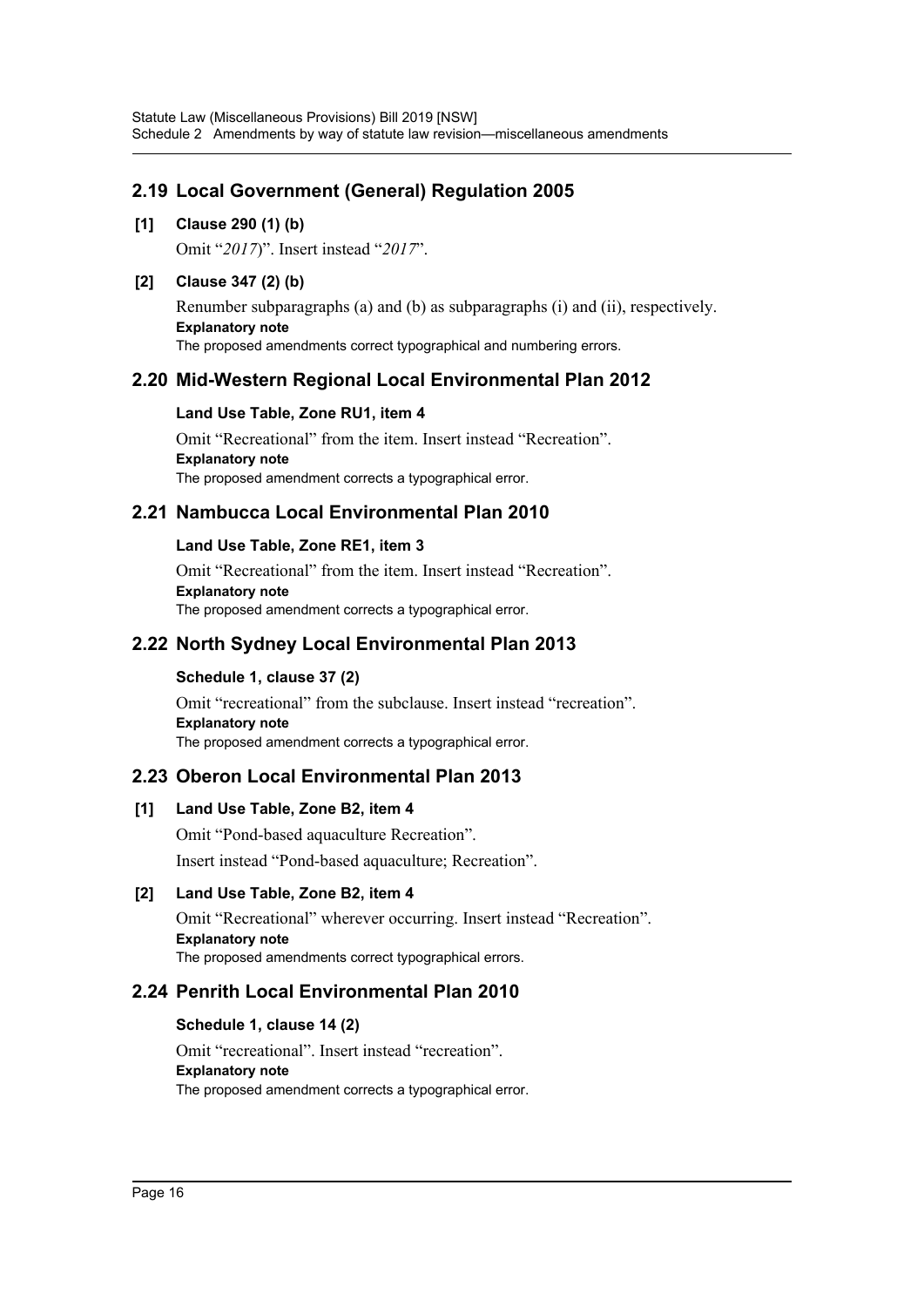# **2.25 Residential Tenancies Regulation 2010**

**Clause 3 (2)** Omit "and 2". Insert instead ", 2 and 2A". **Explanatory note** The proposed amendment clarifies the status of notes.

# **2.26 Rock Fishing Safety Act 2016 No 66**

### **[1] Section 4 High risk rock fishing locations**

Omit "Department of Justice" from section 4 (3).

Insert instead "Department of Planning, Industry and Environment".

### **[2] Section 4 (3)**

Omit "the www.watersafety.nsw.gov.au website and any other website that the Secretary considers appropriate".

Insert instead "a publicly accessible website maintained by the Department".

### **Commencement**

The amendments to the *Rock Fishing Safety Act 2016* commence on 1 July 2019. **Explanatory note**

Item [1] of the proposed amendments update a reference to the Secretary of a Department. Item [2] updates the details of the Department's website as a consequence of the *Administrative Arrangements (Administrative Changes—Rock Fishing Safety) Order 2018*.

# **2.27 Ryde Local Environmental Plan 2010**

# **Land Use Table, Zone SP1, item 3**

Omit "Recreational" wherever occurring. Insert instead "Recreation". **Explanatory note** The proposed amendment corrects typographical errors.

# **2.28 Shoalhaven Local Environmental Plan 2014**

### **Land Use Table, Zone B7, item 4**

Omit "Recreational" wherever occurring. Insert instead "Recreation". **Explanatory note** The proposed amendment corrects typographical errors.

# **2.29 Sporting Injuries Insurance Act 1978 No 141**

# **Schedule 1, Table A, Part 4**

Renumber the secondly occurring paragraph (a) of item 1 as paragraph (b). **Explanatory note** The proposed amendment corrects a numbering error.

# **2.30 State Environmental Planning Policy (Concurrences) 2018**

# **Part 1, heading**

Omit the heading.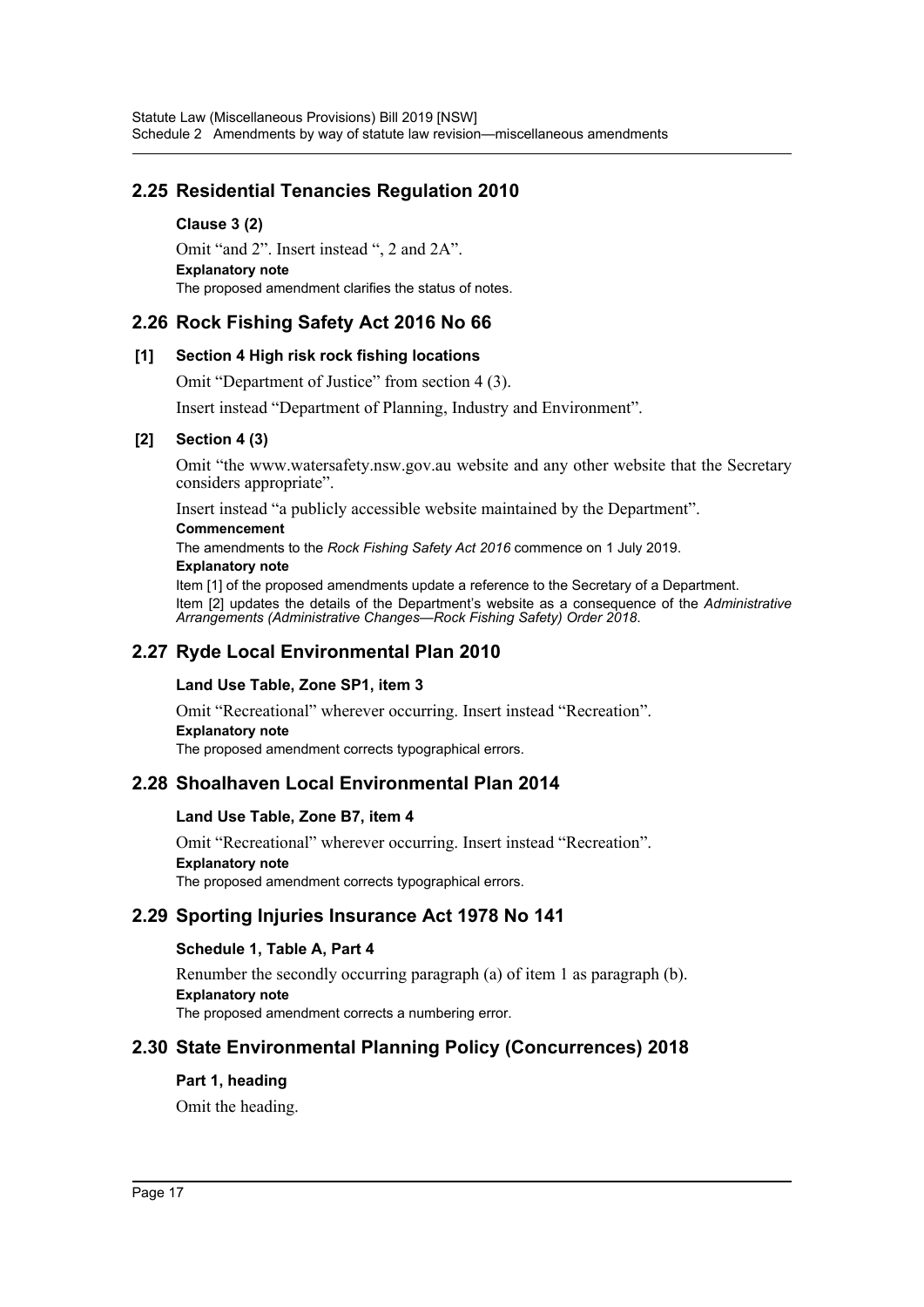#### **Explanatory note**

The proposed amendment removes a redundant heading.

### **2.31 State Environmental Planning Policy (Exempt and Complying Development Codes) 2008**

### **[1] Clause 2.80B (p)**

Omit "licenced". Insert instead "licensed".

### **[2] Clause 3B.30 (5), table**

Omit "<4.5m". Insert instead "0–4.5m".

### **[3] Clause 4A.11 (1)**

Insert "," after "winches". **Explanatory note** The proposed amendments corrects typographical errors.

# **2.32 Tamworth Regional Local Environmental Plan 2010**

### **Land Use Table, Zone B1, item 4**

Omit "Recreational" from the item. Insert instead "Recreation". **Explanatory note** The proposed amendment corrects a typographical error.

# **2.33 Warringah Local Environmental Plan 2011**

### **Schedule 1, clause 9 (2)**

Omit "recreational". Insert instead "recreation". **Explanatory note** The proposed amendment corrects a typographical error.

# **2.34 Water Management Act 2000 No 92**

#### **Section 398 (1)**

Insert "of" after "exercise". **Explanatory note** The proposed amendment corrects a typographical error.

# **2.35 Water Sharing Plan for the Castlereagh River Unregulated and Alluvial Water Sources 2011**

### **[1] Clause 17 (2) (a)**

Omit "that that". Insert instead "that".

### **[2] Clause 21**

Insert "of" after "Division 2".

### **[3] Clause 43 (4)**

Omit "an an". Insert instead "an". **Explanatory note** The proposed amendments correct typographical errors.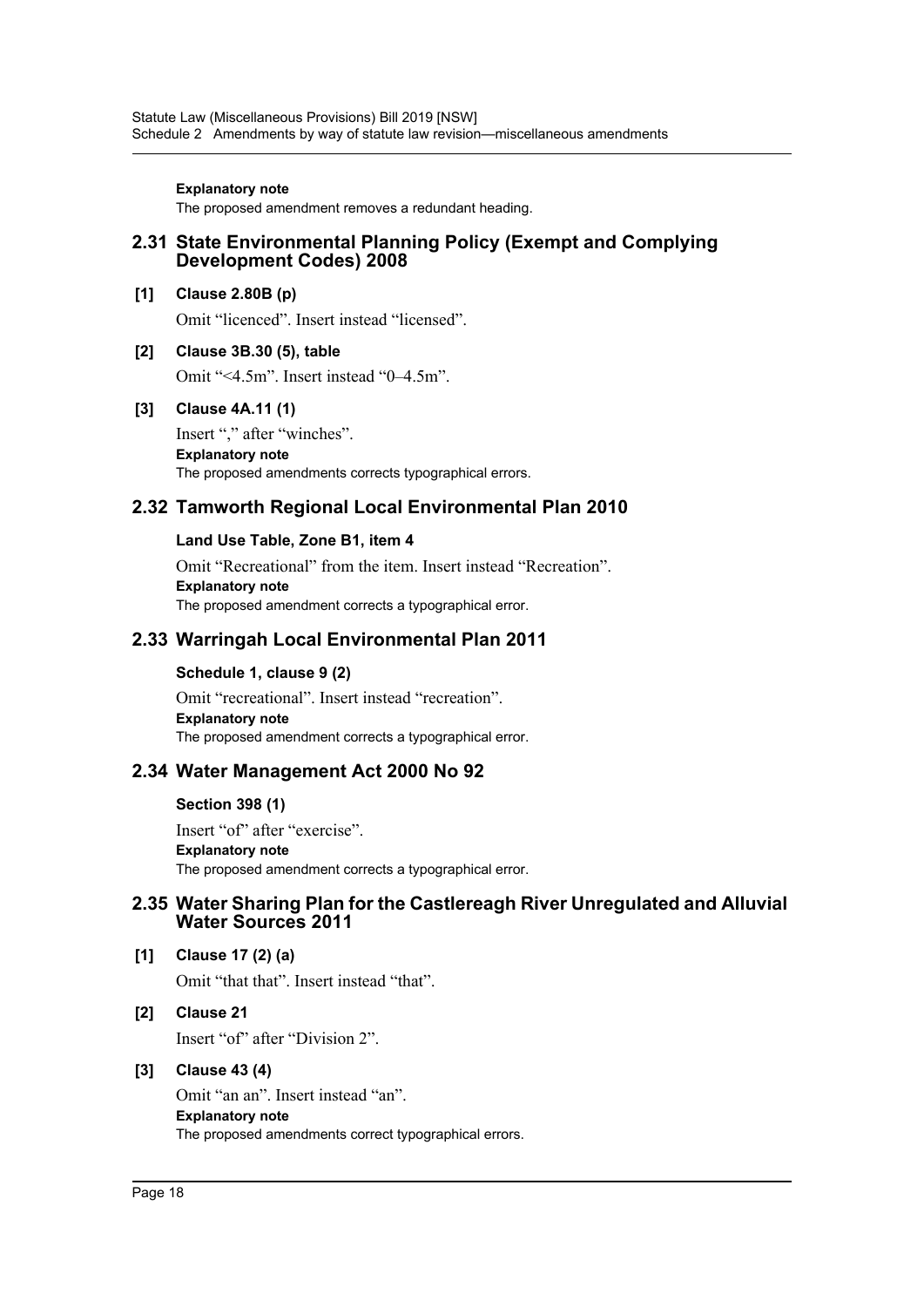# **2.36 Water Sharing Plan for the Central Coast Unregulated Water Sources 2009**

**[1] Clause 17 (1) (d)**

Omit "and".

### **[2] Clause 17 (1) (f) (iv)**

Insert "and" after "8 ML/day,".

### **[3] Clause 61C**

Insert "(1)" before "Dealings" where firstly occurring. **Explanatory note** The proposed amendments correct typographical and numbering errors.

### **2.37 Water Sharing Plan for the Gwydir Unregulated and Alluvial Water Sources 2012**

### **Appendix 4**

Omit "OFFCIE". Insert instead "OFFICE". **Explanatory note** The proposed amendment corrects a spelling error.

### **2.38 Water Sharing Plan for the Lower North Coast Unregulated and Alluvial Water Sources 2009**

### **[1] Clause 30 (j), note**

Omit "licencing" and "licenced" wherever occurring. Insert instead "licensing" and "licensed", respectively.

# **[2] Clause 69 (2) (e) (xii)**

Omit "and".

# **[3] Clause 70 (1)–(3) and (6)**

Omit "71Q" wherever occurring. Insert instead "71Q,". **Explanatory note** The proposed amendments correct spelling and typographical errors.

### **2.39 Water Sharing Plan for the Namoi Unregulated and Alluvial Water Sources 2012**

### **[1] Clause 81**

Renumber subclauses (1A)–(1B) as subclauses (1A), (1B) and (1C), respectively.

# **[2] Appendix 4**

Omit "the the". Insert instead "the". **Explanatory note** The proposed amendments correct numbering and typographical errors.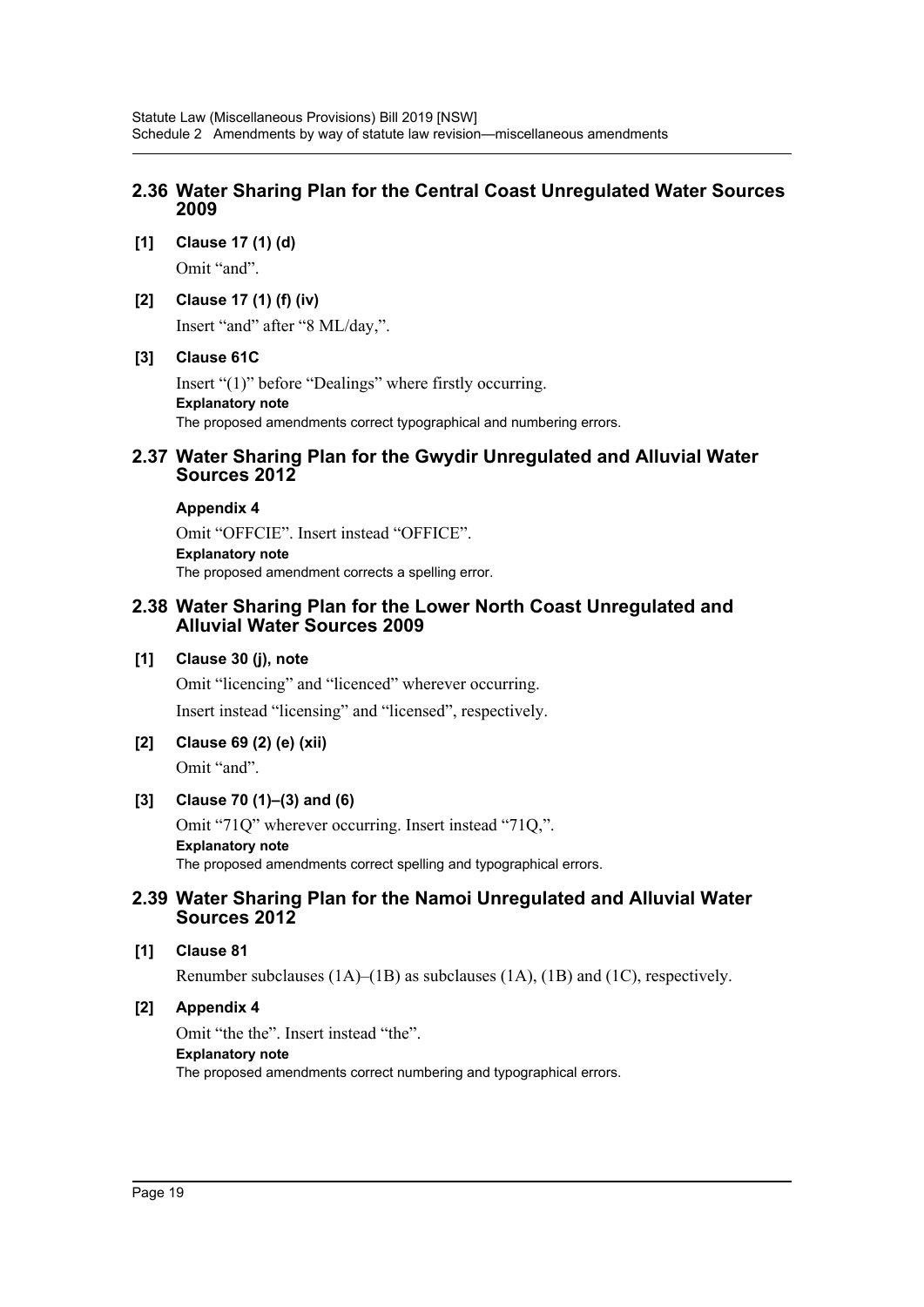# **2.40 Water Sharing Plan for the NSW Border Rivers Unregulated and Alluvial Water Sources 2012**

**[1] Clause 4 (1) (a) (xi)** Omit "and".

# **[2] Clause 19**

Omit ", there". Insert instead "There".

# **[3] Clause 63 (1) (j)**

Omit "and" where lastly occurring.

# **[4] Clause 72 (h)**

Omit "environment, or". Insert instead "environment." **Explanatory note** The proposed amendments correct typographical errors.

# **2.41 Wellington Local Environmental Plan 2012**

# **Land Use Table, Zone B2, item 4**

Omit "Recreational" wherever occurring. Insert instead "Recreation". **Explanatory note** The proposed amendment corrects typographical errors.

# **2.42 Wollongong Local Environmental Plan 2009**

# **[1] Land Use Table, Zone B6, item 3**

Omit "Recreational" from the item. Insert instead "Recreation".

# **[2] Land Use Table, Zone RE1, item 3**

Omit "Recreational" from the item. Insert instead "Recreation". **Explanatory note** The proposed amendments correct typographical errors.

# **2.43 Work Health and Safety Act 2011 No 10**

# **Section 71 (3)**

Omit "section 70 (1) (f)". Insert instead "section 70 (1) (g)". **Explanatory note** The proposed amendment corrects a cross-reference.

# **2.44 Work Health and Safety (Mines and Petroleum Sites) Act 2013 No 54**

# **Sections 28 (2) (b) and 69 (2) (c)**

Omit "Construction, Forestry, Mining and Energy Union (Mining and Energy Division)" wherever occurring.

Insert instead "Construction, Forestry, Maritime, Mining and Energy Union (Mining and Energy Division)".

### **Explanatory note**

The proposed amendment updates the name of an organisation.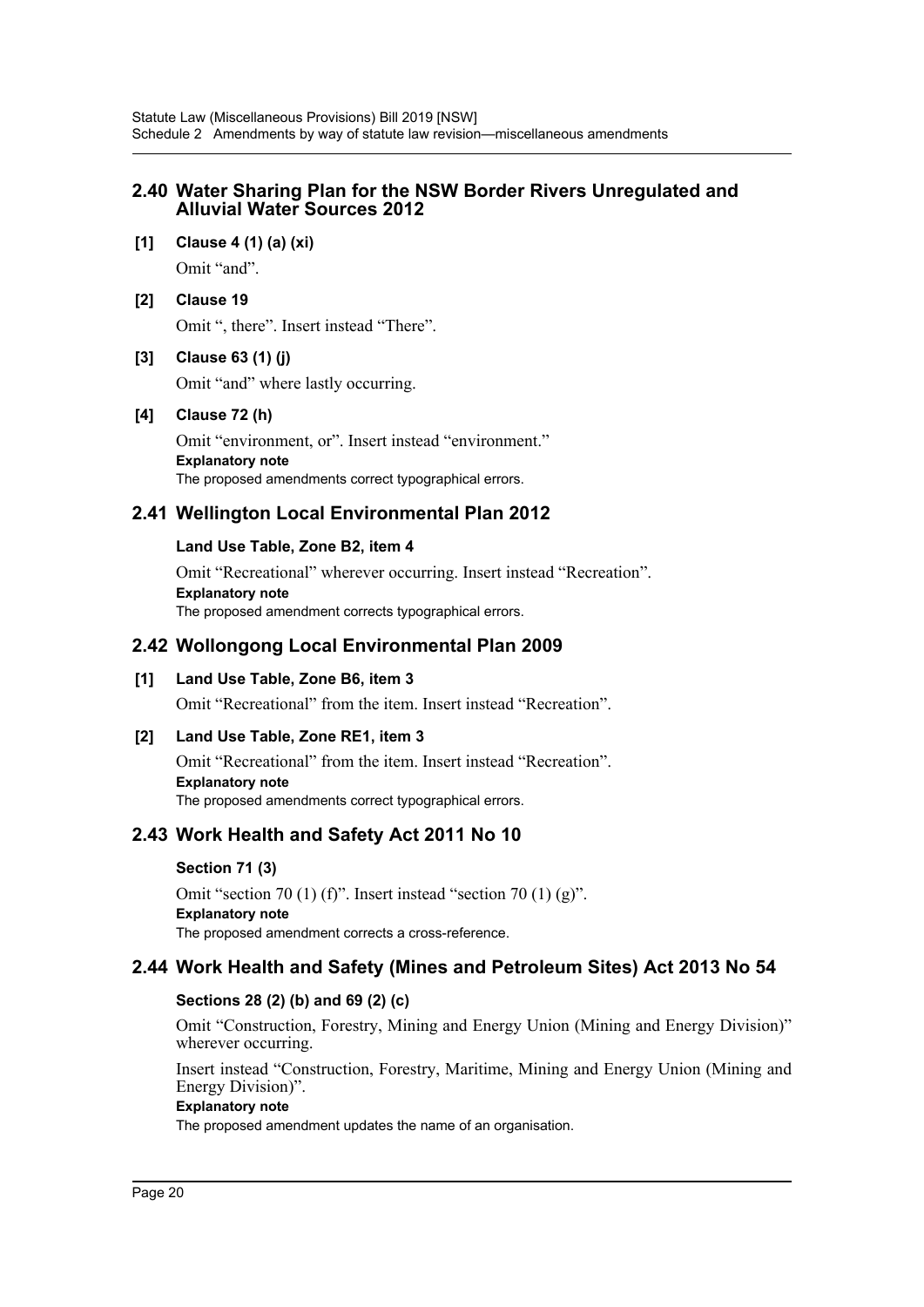# **2.45 Work Health and Safety (Mines and Petroleum Sites) Regulation 2014**

# **Clauses 160 (1) (b) (i) and 164 (2) (a)**

Omit "Construction, Forestry, Mining and Energy Union, Mining and Energy Division" wherever occurring.

Insert instead "Construction, Forestry, Maritime, Mining and Energy Union (Mining and Energy Division)".

### **Explanatory note**

The proposed amendment updates the name of an organisation.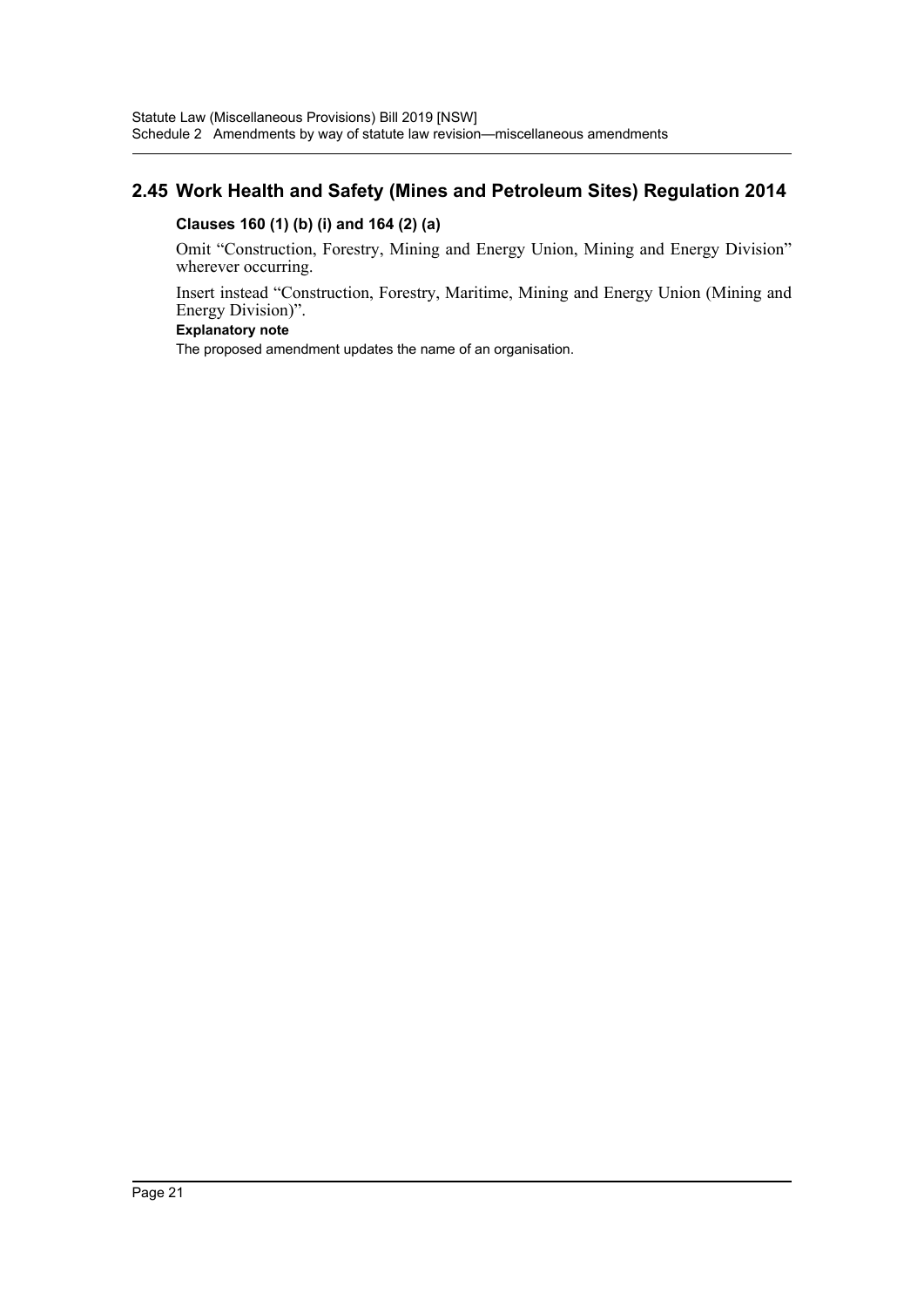# <span id="page-22-0"></span>**Schedule 3 Repeals**

# **1 Repeal of redundant Act, instruments and provisions**

The following Act and instruments are repealed:

| <b>Act or instrument</b>                                                                | <b>Provisions repealed</b> |
|-----------------------------------------------------------------------------------------|----------------------------|
| Universities Governing Bodies Act 2011 No 51                                            | Whole Act                  |
| Universities Governing Bodies (Charles Sturt University) Order 2012                     | Whole Order                |
| Universities Governing Bodies (Macquarie University) Order 2012                         | Whole Order                |
| Universities Governing Bodies (Southern Cross University) Order<br>2015                 | Whole Order                |
| Universities Governing Bodies (University of New England) Order<br>2016                 | Whole Order                |
| Universities Governing Bodies (University of New South Wales) Order Whole Order<br>2012 |                            |
| Universities Governing Bodies (University of Newcastle) Order 2012                      | Whole Order                |
| Universities Governing Bodies (University of Sydney) Order 2016                         | Whole Order                |
| Universities Governing Bodies (University of Technology, Sydney)<br>Order 2012          | Whole Order                |
| Universities Governing Bodies (University of Wollongong) Order 2012                     | Whole Order                |
| Universities Governing Bodies (Western Sydney University) Order<br>2019                 | Whole Order                |

# **2 Repeal of amending provisions that have commenced**

The following provisions of Acts or instruments are repealed:

| <b>Act or instrument</b>                                                               | <b>Provisions repealed</b> |  |
|----------------------------------------------------------------------------------------|----------------------------|--|
| <i>Government Telecommunications Act 2018</i> No 67                                    | Schedule 1, Part 3         |  |
| Snowy Hydro Legacy Fund Act 2018 No 38                                                 | Section 16                 |  |
| State Environmental Planning Policy (Primary Production and Rural<br>Development) 2019 | Schedule 6                 |  |
| Western City and Aerotropolis Authority Act 2018 No 53                                 | Section 27                 |  |

### **3 Repeal and transfer of provisions**

### (1) **Repeal of certain provisions of Crimes (Administration of Sentences) Regulation 2014**

Clauses 4 and 5 of Schedule 6 to the *Crimes (Administration of Sentences) Regulation 2014* are repealed.

### (2) **Amendment of Crimes (Administration of Sentences) Act 1999 No 93**

Transfer clauses 4 and 5 of Schedule 6 to the *Crimes (Administration of Sentences) Regulation 2014* after clause 129 of Schedule 5 to the *Crimes (Administration of Sentences) Act 1999*, as clauses 129A and 129B, with the following modifications to those clauses:

(a) omit "of the Act" wherever occurring in clauses 129A and 129B (1) and (2) (b),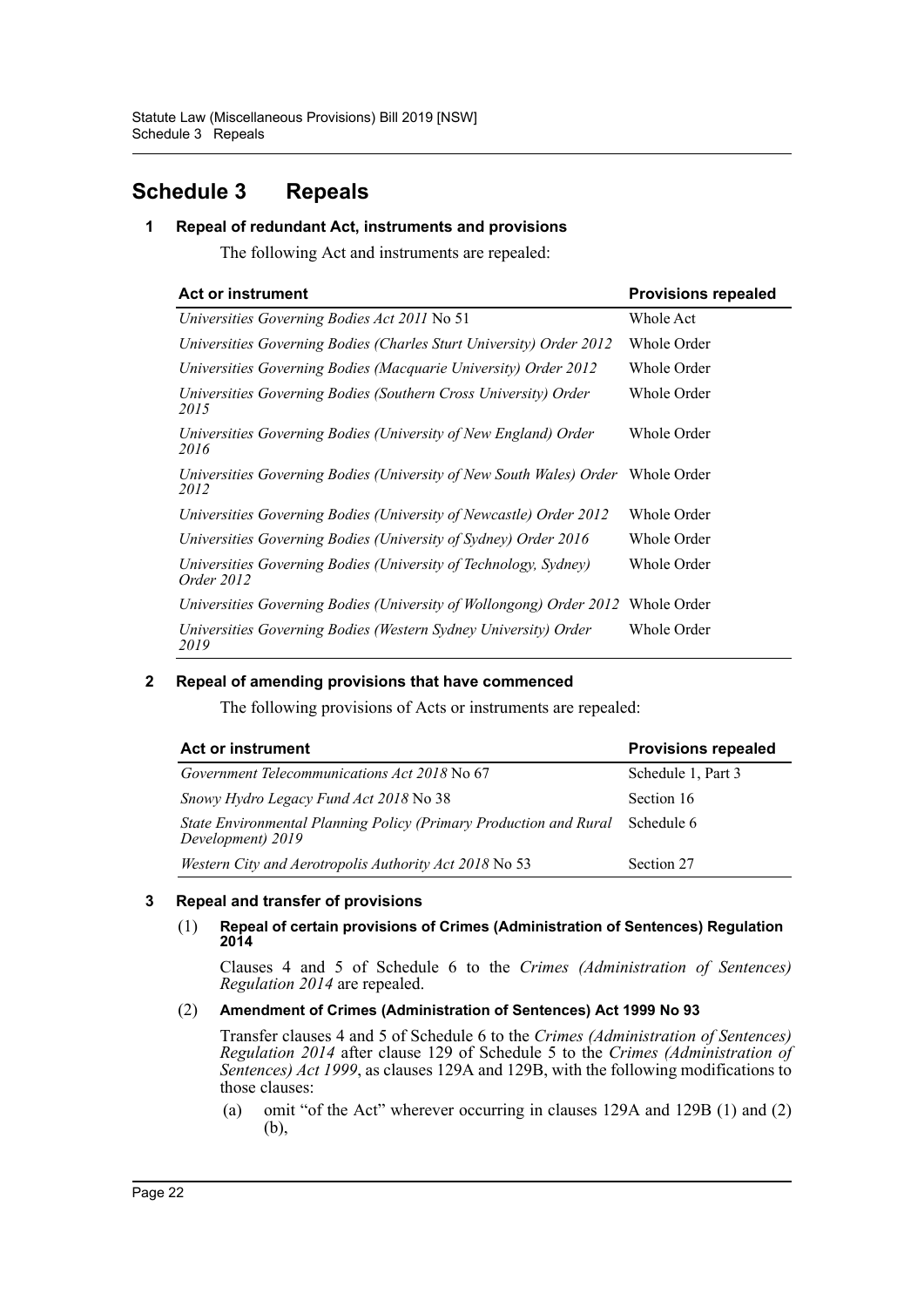- (b) omit "the Act or this Regulation" from clause 129B (3) and insert instead "this Act or any regulations made under this Act".
- (3) Insert at the end of clause 129A:
	- (2) Subclause (1) re-enacts clause 4 of Schedule 6 to the *Crimes (Administration of Sentences) Regulation 2014* and is a transferred provision to which section 30A of the *Interpretation Act 1987* applies.
- (4) Insert at the end of clause 129B:
	- (4) Subclauses (1)–(3) re-enact clause 5 of Schedule 6 to the *Crimes (Administration of Sentences) Regulation 2014* and are transferred provisions to which section 30A of the *Interpretation Act 1987* applies.

#### **Explanatory note**

Clause 3 repeals certain transitional provisions of the *Crimes (Administration of Sentences) Regulation 2014* and transfers the substance of those provisions into the *Crimes (Administration of Sentences) Act 1999*.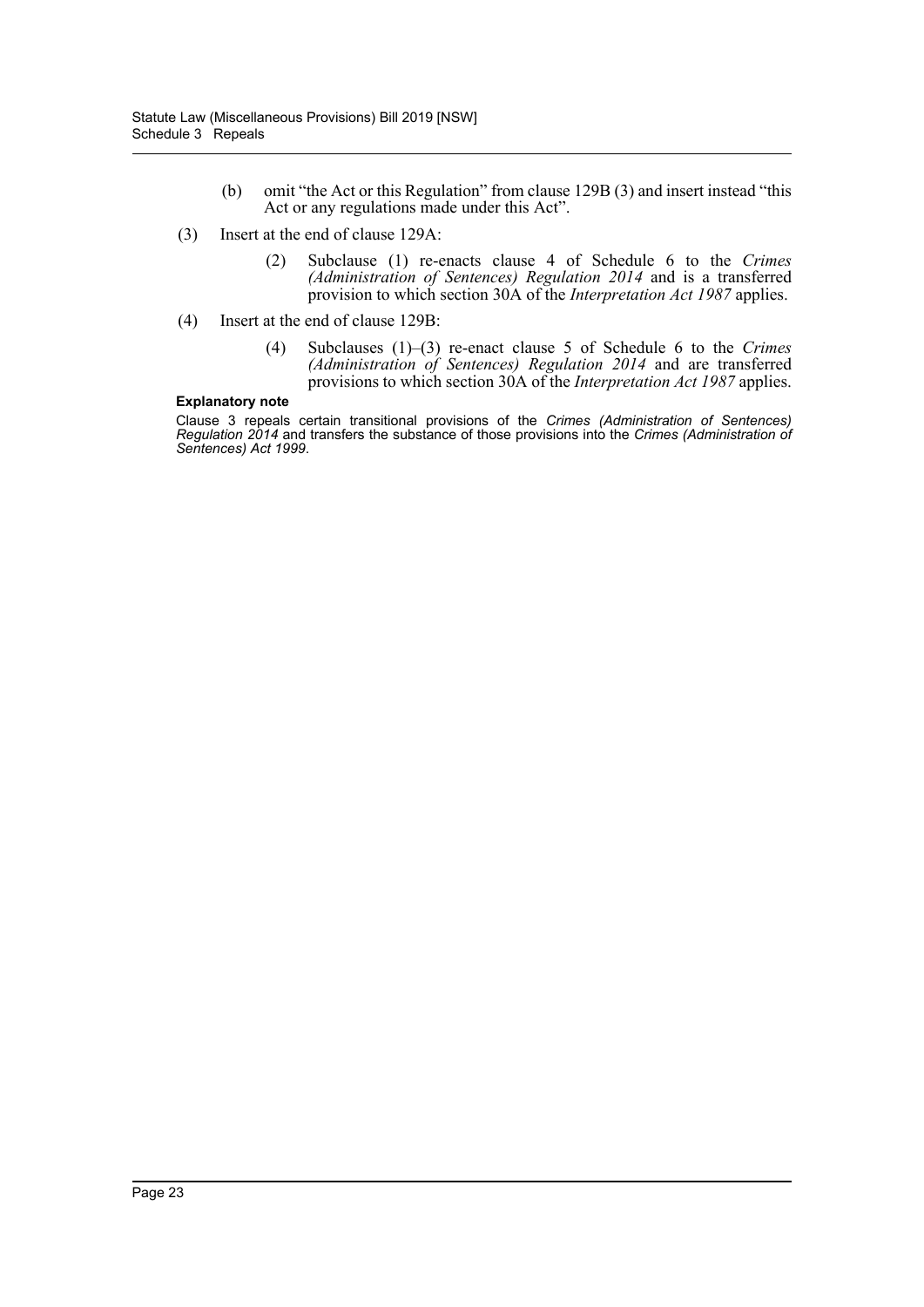# <span id="page-24-0"></span>**Schedule 4 General savings, transitional and other provisions**

### **1 Effect of amendment of amending provisions**

- (1) An amendment made by Schedule 1 to an amending provision contained in an Act or instrument is, if the amending provision has commenced before the Schedule 1 amendment concerned, taken to have effect as from the commencement of the amending provision (whether or not the amending provision has been repealed).
- (2) In this clause:

*amending provision* means a provision of an Act or instrument that makes a direct amendment to an Act or instrument by:

- (a) the repeal or omission of matter contained in the amended Act or instrument without the insertion of any matter instead of the repealed or omitted matter, or
- (b) the omission of matter contained in the amended Act or instrument and the insertion of matter instead of the omitted matter, or
- (c) the insertion into the amended Act or instrument of matter, not being matter inserted instead of matter omitted from the Act or instrument.

#### **Explanatory note**

This clause ensures that an amendment made by the proposed Act to a repealing or amending provision of an Act or instrument will (if the repealing or amending provision commences before the amendment made by the proposed Act) be taken to have commenced on the date the repealing or amending provision commences.

#### **2 Effect of amendment or repeal on acts done or decisions made**

Except where it is expressly provided to the contrary, if this Act:

- (a) amends a provision of an Act or an instrument, or
- (b) repeals and re-enacts (with or without modification) a provision of an Act or an instrument,

any act done or decision made under the provision amended or repealed has effect after the amendment or repeal as if it had been done or made under the provision as so amended or repealed.

#### **Explanatory note**

This clause ensures that the amendment or repeal of a provision will not, unless expressly provided, vitiate any act done or decision made under the provision as in force before the amendment or repeal.

#### **3 Effect of amendment on instruments**

Except where expressly provided to the contrary, any instrument made under an Act amended by this Act, that is in force immediately before the commencement of the amendment, is taken to have been made under the Act as amended.

#### **Explanatory note**

This clause ensures that, unless expressly provided, any instrument that is in force and made under a provision of an Act that is amended or substituted by the proposed Act will be taken to have been made under the Act as amended.

#### **4 Revocation of repeal**

Section 29A of the *Interpretation Act 1987* applies to the repeal of Acts or instruments, or provisions of Acts or instruments, by this Act.

#### **Explanatory note**

The effect of this clause is to enable the Governor, by proclamation, to revoke the repeal of any Act or instrument, or any provision of any Act or instrument, by the proposed Act. The Act or instrument, or provision, the subject of the revocation of repeal is taken not to be, and never to have been, repealed.